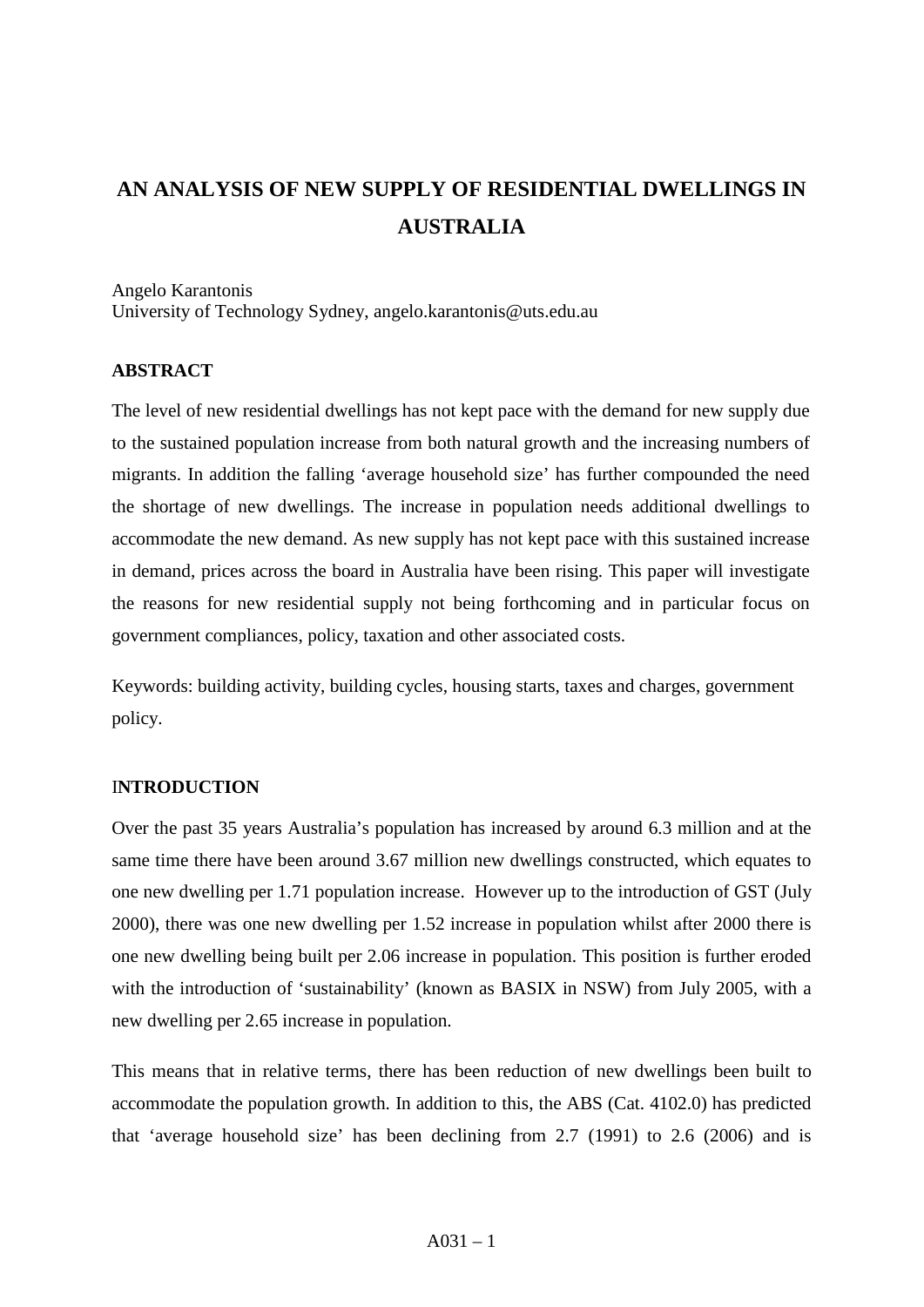forecasted to decline to between 2.2 and 2.3 people per household in 2026. Thus the increase in population and the fall in household rate are compounding the demand for residential dwellings in Australia.

Figure 1 shows the level of new residential dwellings in Australia has fluctuated between 20,000 to 50,000 new dwellings with an average of around 37,500. The average for the pre GST, post GST and Post BASIX has been stable around the 37,000 mark, however, population growth averaged 64,715 p.a. for the entire period of the study but increased substantially to over 98,000 p.a. since 2005.





The position is similar across Australia. Figure 2 shows all states and territories and as can be noted, new dwellings per year towards the end of the period is similar to that of the start. Yet in all states territories there has been an increase in population.

Source: ABS (8752.0)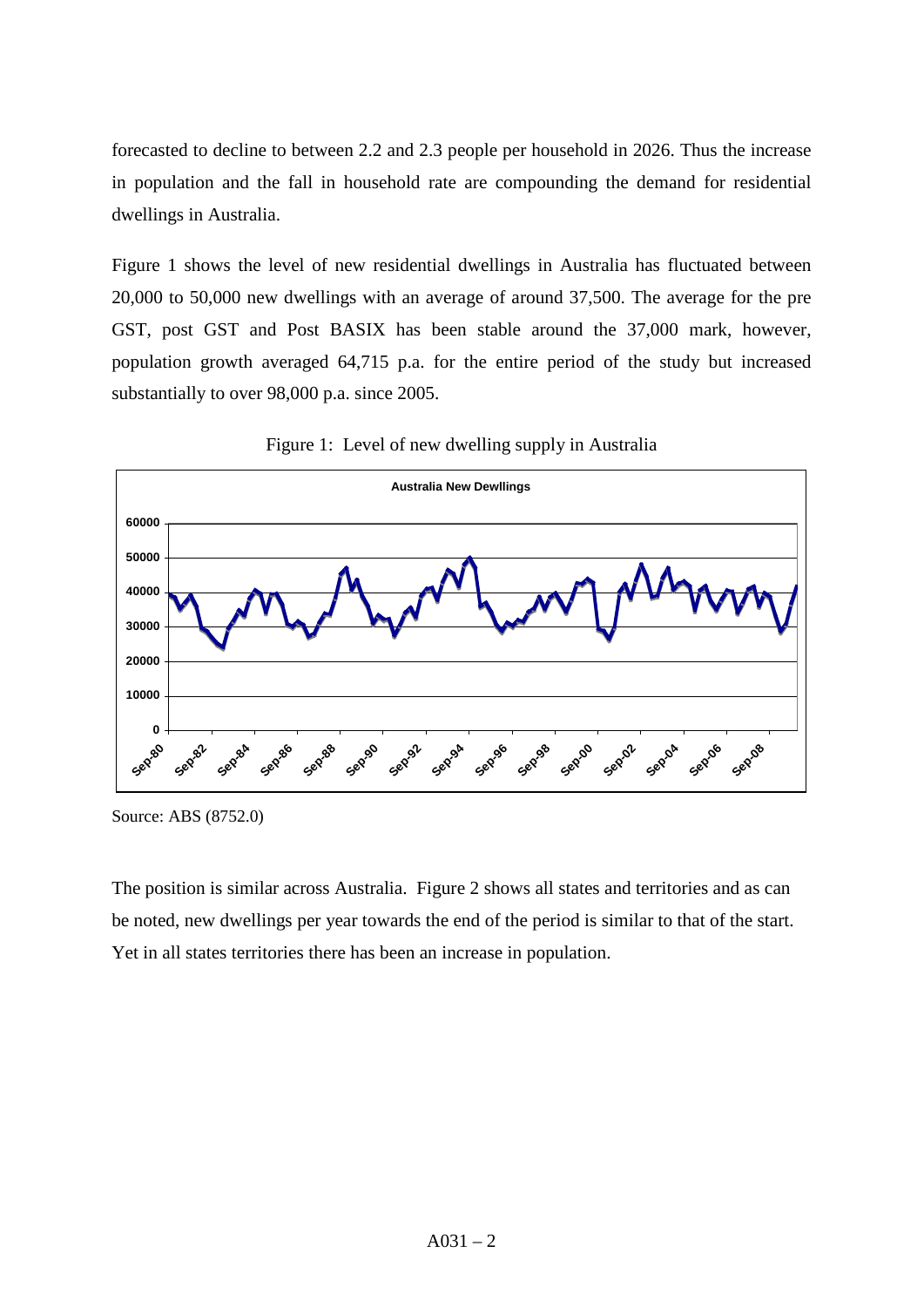

Figure 2: Level of new dwelling supply in all states & territories of Australia

Not surprising, this has led to increase in prices across the board in Australia. Figure 3 shows the new dwelling supply with the growth of population and the increasing price level. As can be noted both population and prices are on an upward trend, whilst new dwelling construction has been relatively stable over the period.



Figure 3: Levels of new dwelling, prices and population change - Australia

Source: ABS (8752.0)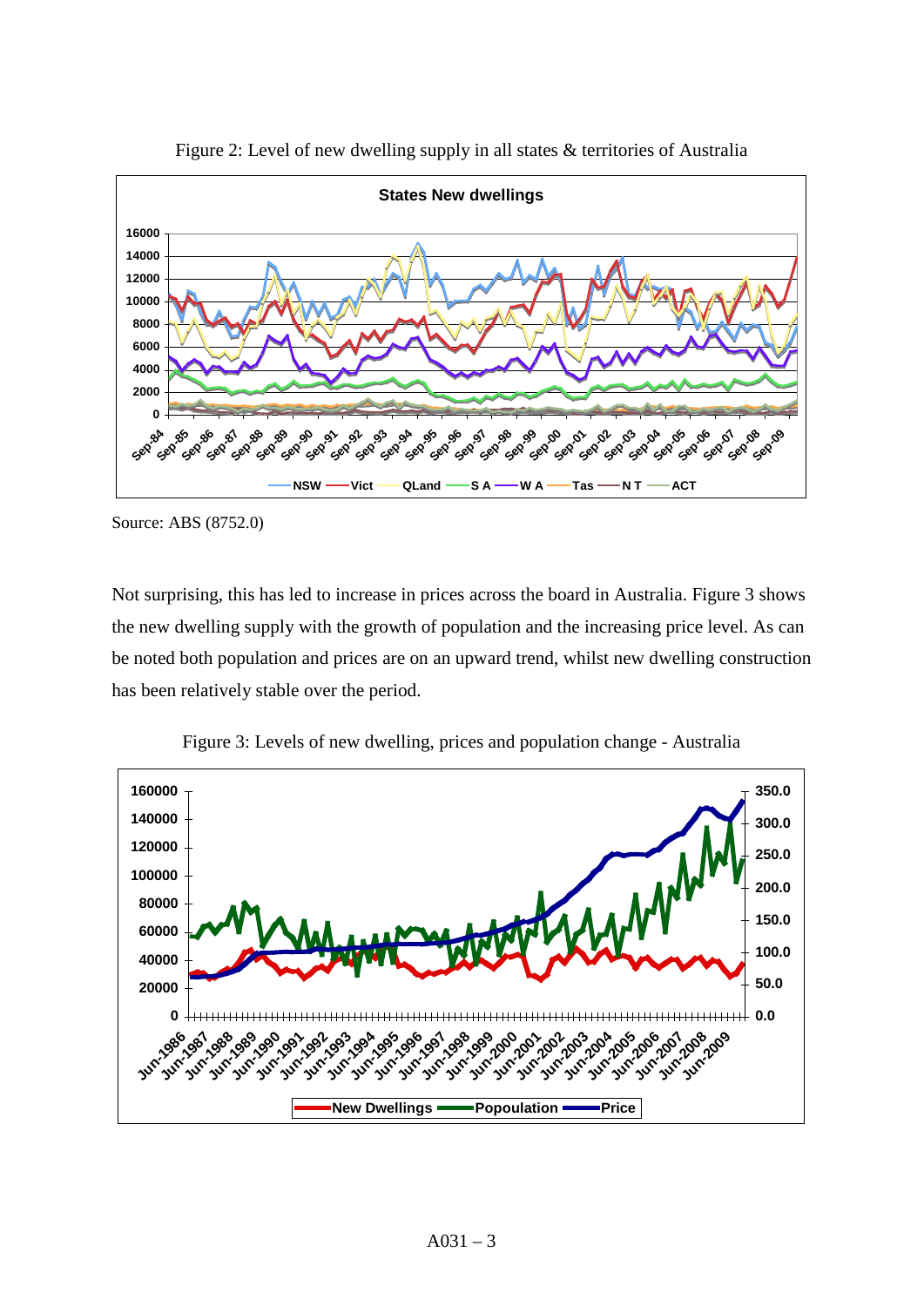Thus with a growing population, this would imply that there should be an increase in new dwelling activity, but instead, new dwellings have not kept pace with the growth of population in Sydney.

This leads to the question, "what is impeding the new supply of dwellings?"

# **LITERATURE REVIEW**

The study of new dwellings is the study of 'the supply side of the property market' and as DiPasquale (1999) notes there has been far less literature on the supply side of housing than the demand side and provides a Table that 'virtually all the supply studies analysed aggregate data'. Some studies have more structured approaches, where supply 'estimated directly with construction as a function of price and cost shifters' that is the costs of supplying new housing.

Price elasticity of supply is the main focus of built environment textbooks. Harvey (1987) and Warren (1994)) have started on the premise of an inelastic supply.

On the theme of price elasticity in USA, Green et al (2005) found that the price elasticity varied substantially from 'heavy regulated' cities to 'low regulated' cities. The former has a low price elasticity and the latter a higher elasticity. In essence, their research implicitly identified government as a factor.

In Australia the role of government in the building and property development industry is significant. Waxman (2004) pointed out that all levels of government may directly or indirectly influence the decision in the property market. Developer's 'infrastructure' contributions (such as Section 94 Contributions in NSW) were introduced by all states by the 19080s, the GST, introduced from 1 July 2000 and the sustainability compliance (such as BASIX in NSW) introduced from July 2005 by all state authorities have had a major impact on new dwelling. UrbisJHD (2006) and UDIA (2007) have argued that state and local government charges and the funding of infrastructure associated with residential development have impacted negatively on new housing supply. Berger-Thomson and Ellis (2004) found that whilst interest rates attributed to the construction movements in the 1980s, the levels in construction in Australia from around 2000 were "more (as) a result of the introduction of the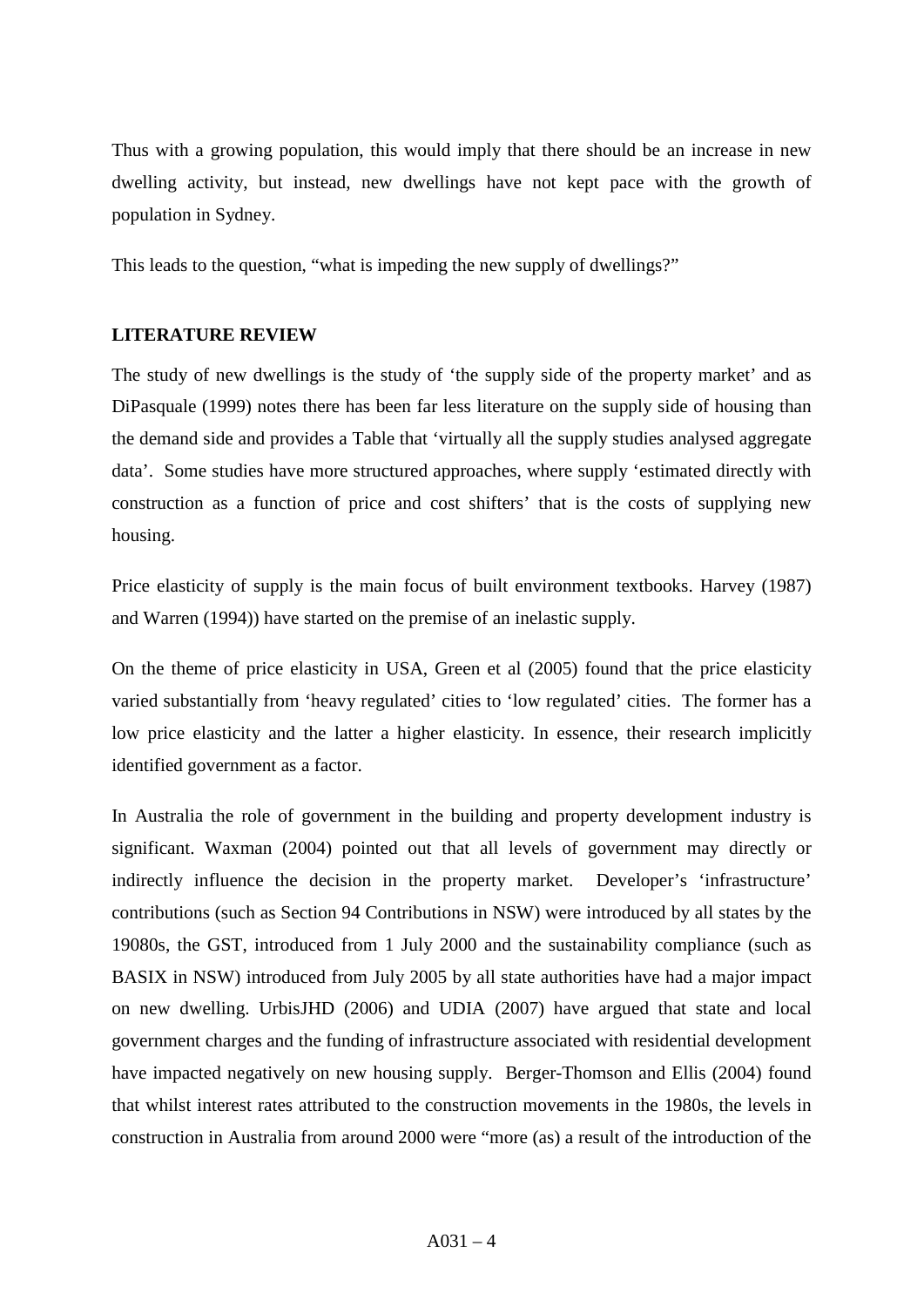GST" and Karantonis (2007) showed that the three tiers of government between them receive around 60 percent of total income of a development. In other words, the developer with all the risk receives 40 percent of the total income and this study did not include the cost of any sustainability compliance.

The shortage of new dwellings in Australia is not unique. Internationally, in a review of housing supply in the UK, known as the Barker Report, identified that the long-term upward trend in real house prices has been 2.4 per cent per annum over the last 30 years is the result of shortage of supply (Meen, 2005). To bring the UK real price trend in line with the EU, an extra 120,000 houses each year would be required. In their submission to the review, the Home Builders Federation (HBF) also stressed that land supply is the key to sustainable housing (Anonymous, 2007).

Finally, UDIA (2003) noted that providing affordable housing is determined by three interacting factors; namely, demand side factors, supply side factors and government. It noted that the government included its intervention in planning regulatory mechanism and provision of infrastructure, both of which are predominantly on the supply side.

# **METHODOLOGY & DATA**

The aim of this paper is to analyse new dwelling supply and the relationship between new residential dwellings and the impact of government taxes, fees and policy. A series of correlations, graphs and tables have been undertaken using variables identified inn previous studies.

The statistics are quarterly statistics and have been gathered from various Australian Bureau of Statistics (ABS) publications and 'time series' downloads. It should be noted from the outset that the figures for new dwellings are gross figures, that is, demolitions of existing dwellings are not accounted for, as there are no formal (ABS) statistics which show the number of demolitions.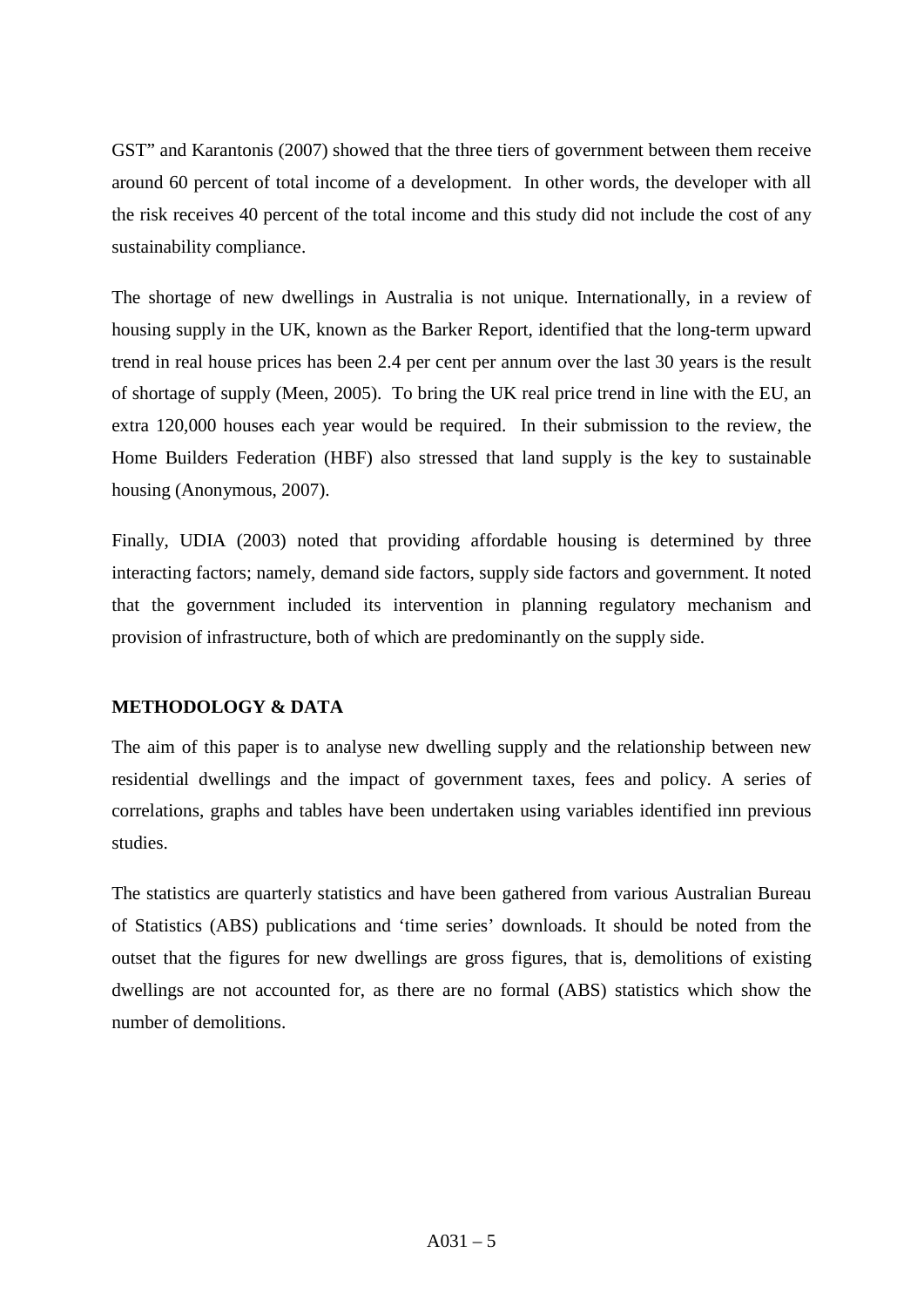### **NEW SUPPLY**

Figure 4 shows that the number of person increase in population per new dwelling has been on an upward trend over the past decade, which implies a fall in new dwellings in relative terms. The average for the period 1985 -2009 was 1.73 person increase per new dwelling and this has risen to 2.06 post GST to 2.65 post Sustainability compliances.





Table 1 shows this ratio of new dwellings per person increase in population for all states and territories of Australia. In all cases, the position becomes worse after GST in 2000 and even further eroded after the introduction of sustainability compliances in 2005. When one considers the average household size of 2.6, NSW, Queensland and Northern Territory are shown to be producing less than the required rate from 2005 and if we examine the past year we see that all but South Australia and Tasmania having under supply, with NSW producing the worst result.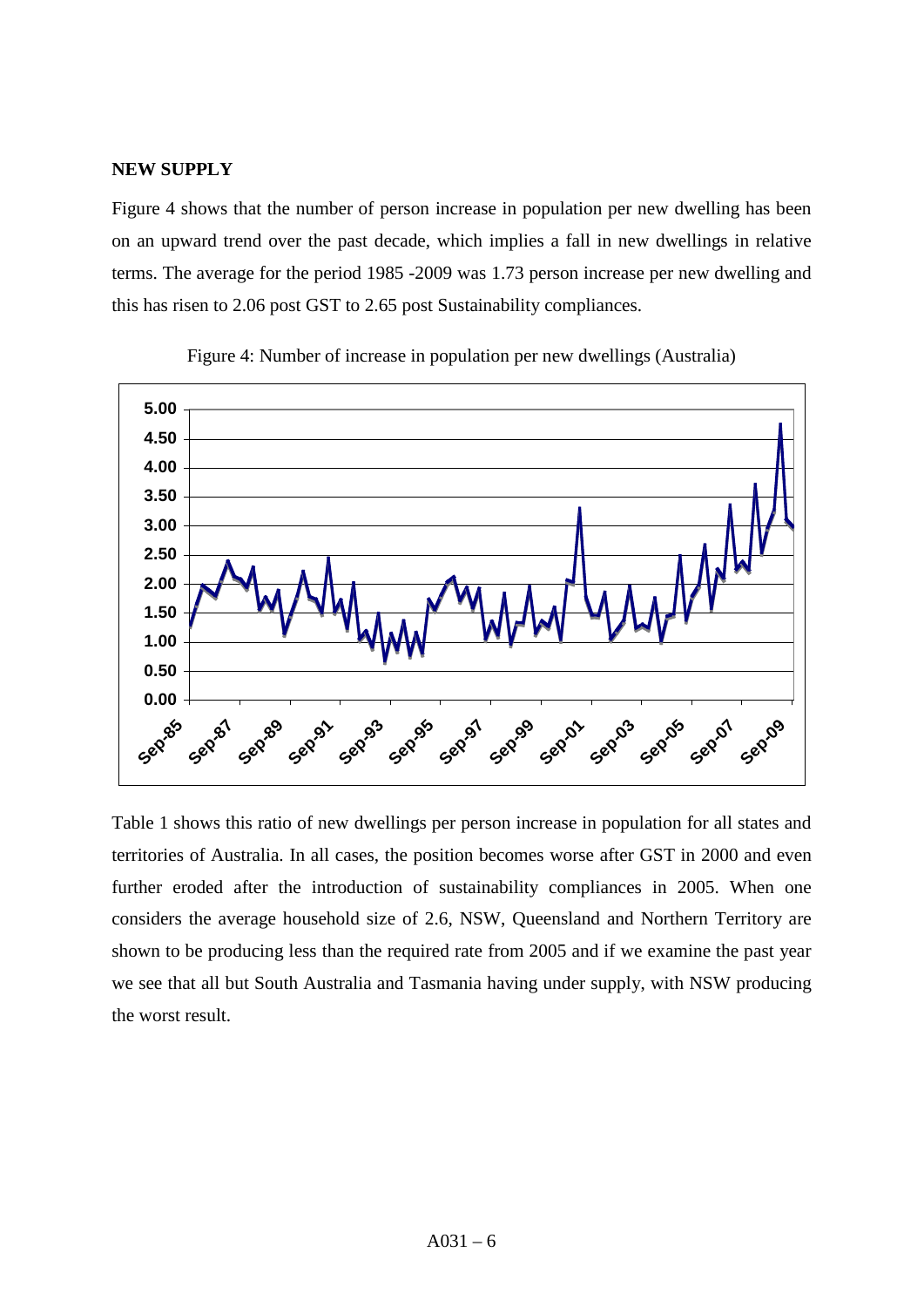|                        | <b>AUS</b> | <b>NSW</b> | Vic  | Q'L  | <b>SA</b> | WA   | <b>Tas</b> | <b>NT</b> | ACT  |
|------------------------|------------|------------|------|------|-----------|------|------------|-----------|------|
| <b>Total</b>           | 1.73       | 1.71       | 1.55 | 2.13 | 1.09      | 1.75 | 0.91       | 2.42      | 1.60 |
| Pre GST                | 1.52       | 1.56       | 1.29 | 1.84 | 0.96      | 1.61 | 0.63       | 2.17      | 1.55 |
| Post GST               | 2.06       | 2.01       | 1.89 | 2.60 | 1.29      | 1.96 | 1.45       | 2.94      | 1.70 |
| <b>Post Sustain</b>    | 2.65       | 3.29       | 2.45 | 2.83 | 1.59      | 2.49 | 1.51       | 3.92      | 2.34 |
| <b>Average Prev Yr</b> | 3.53       | 4.98       | 2.80 | 4.42 | 1.90      | 3.47 | 1.74       | 4.72      | 2.79 |

Table 1: Ratio new dwellings per number of increase in population

Although there has been a growing population and a resultant increase in price, there has not been a growing supply of new dwellings. This can be explained with Table 2, which shows the correlation between new dwellings, population change for Australia and the mainland states and the price index for their relevant capital cities.

The correlations for each are also 'broken down' into three periods, namely, the full period, the post GST period (post 2000) and the post Sustainability index period (post 2005).

Analysing Australia, it can be noted that there are no strong relationships between the variables and in fact population has a negative sign in each period. NSW produces all negative correlations whilst Victoria produces positive correlations for the factors over the full period, and has a 0.634 correlation with price, but it wanes away for the other periods and population becomes negative.

In all cases, there is, as expected a positive relationship between price and population, with NSW producing the least strongest.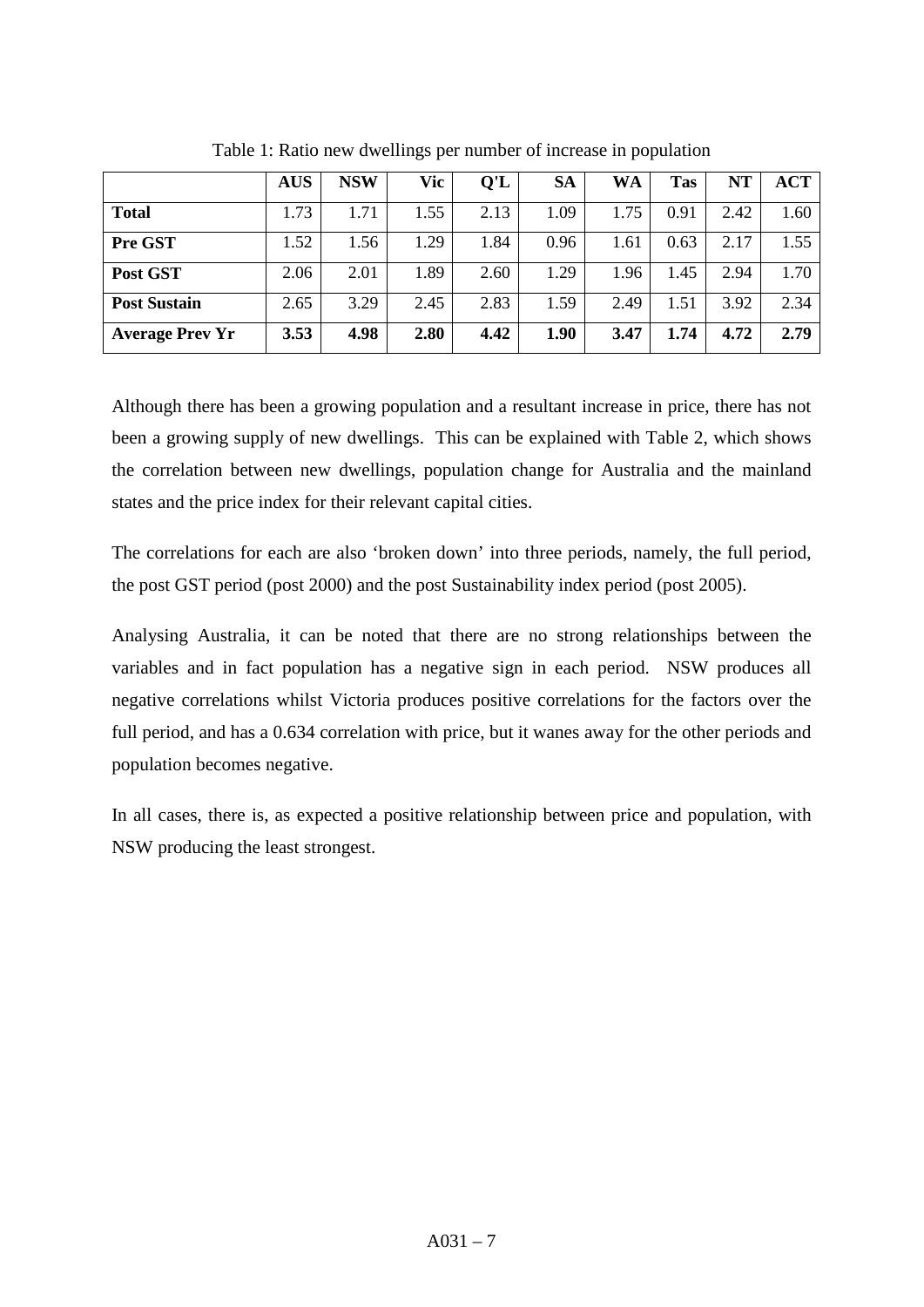| Australia    |                 |      |              |              | Queensland |      |              |
|--------------|-----------------|------|--------------|--------------|------------|------|--------------|
| <b>Full</b>  | <b>New</b>      | Pop  | <b>Price</b> | <b>Full</b>  | <b>New</b> | Pop  | <b>Price</b> |
| <b>New</b>   | 1.00            |      |              | <b>New</b>   | 1.00       |      |              |
| Pop          | $-0.19$         | 1.00 |              | Pop          | 0.28       | 1.00 |              |
| <b>Price</b> | 0.19            | 0.66 | 1.00         | <b>Price</b> | 0.18       | 0.78 | 1.00         |
| <b>GST</b>   | <b>New</b>      | Pop  | <b>Price</b> | <b>GST</b>   | <b>New</b> | Pop  | <b>Price</b> |
| <b>New</b>   | 1.00            |      |              | <b>New</b>   | 1.00       |      |              |
| Pop          | $-0.40$         | 1.00 |              | Pop          | 0.23       | 1.00 |              |
| <b>Price</b> | 0.07            | 0.70 | 1.00         | <b>Price</b> | 0.29       | 0.78 | 1.00         |
| $GST+Sus$    | <b>New</b>      | Pop  | Price        | $GST+Sus$    | <b>New</b> | Pop  | <b>Price</b> |
| <b>New</b>   | 1.00            |      |              | <b>New</b>   | 1.00       |      |              |
| Pop          | $-0.51$         | 1.00 |              | Pop          | $-0.41$    | 1.00 |              |
| <b>Price</b> | $-0.19$         | 0.63 | 1.00         | <b>Price</b> | $-0.17$    | 0.58 | 1.00         |
|              | <b>NSW</b>      |      |              |              | S A        |      |              |
| Full         | <b>New</b>      | Pop  | Price        | <b>Full</b>  | <b>New</b> | Pop  | <b>Price</b> |
| <b>New</b>   | 1.00            |      |              | <b>New</b>   | 1.00       |      |              |
| Pop          | $-0.52$         | 1.00 |              | Pop          | 0.34       | 1.00 |              |
| <b>Price</b> | $-0.33$         | 0.10 | 1.00         | <b>Price</b> | 0.44       | 0.62 | 1.00         |
| <b>GST</b>   | <b>New</b>      | Pop  | <b>Price</b> | <b>GST</b>   | <b>New</b> | Pop  | <b>Price</b> |
| <b>New</b>   | 1.00            |      |              | <b>New</b>   | 1.00       |      |              |
| Pop          | $-0.74$         | 1.00 |              | Pop          | 0.44       | 1.00 |              |
| <b>Price</b> | $-0.31$         | 0.13 | 1.00         | <b>Price</b> | 0.70       | 0.79 | 1.00         |
| $GST+Sus$    | <b>New</b>      | Pop  | Price        | $GST+Sus$    | <b>New</b> | Pop  | <b>Price</b> |
| <b>New</b>   | 1.00            |      |              | <b>New</b>   | 1.00       |      |              |
| Pop          | $-0.43$         | 1.00 |              | Pop          | $-0.17$    | 1.00 |              |
| <b>Price</b> | $-0.30$         | 0.53 | 1.00         | <b>Price</b> | 0.43       | 0.40 | 1.00         |
|              | <b>Victoria</b> |      |              |              | <b>WA</b>  |      |              |
| <b>Full</b>  | <b>New</b>      | Pop  | <b>Price</b> | <b>Full</b>  | <b>New</b> | Pop  | <b>Price</b> |
| <b>New</b>   | 1.00            |      |              | <b>New</b>   | 1.00       |      |              |
| Pop          | 0.40            | 1.00 |              | Pop          | 0.23       | 1.00 |              |
| <b>Price</b> | 0.63            | 0.76 | 1.00         | <b>Price</b> | 0.38       | 0.68 | 1.00         |
| <b>GST</b>   | <b>New</b>      | Pop  | <b>Price</b> | <b>GST</b>   | <b>New</b> | Pop  | <b>Price</b> |
| <b>New</b>   | 1.00            |      |              | <b>New</b>   | 1.00       |      |              |
| Pop          | $-0.32$         | 1.00 |              | Pop          | 0.18       | 1.00 |              |
| <b>Price</b> | 0.10            | 0.69 | 1.00         | <b>Price</b> | 0.46       | 0.86 | 1.00         |
| $GST+Sus$    | <b>New</b>      | Pop  | <b>Price</b> | $GST+Sus$    | <b>New</b> | Pop  | <b>Price</b> |
| <b>New</b>   | 1.00            |      |              | <b>New</b>   | 1.00       |      |              |
| Pop          | $-0.16$         | 1.00 |              | Pop          | $-0.69$    | 1.00 |              |
| <b>Price</b> | 0.40            | 0.56 | 1.00         | <b>Price</b> | $-0.36$    | 0.51 | 1.00         |

Table 2: Correlation new dwelling, population and prices – Mainland States

Since population and price are not influencing new dwelling, what about the macro factors, GDP, interest rates, income and the cost of construction. In a recent study, Karantonis (2009) produced Table 3 which shows the correlation between new dwellings and macro economic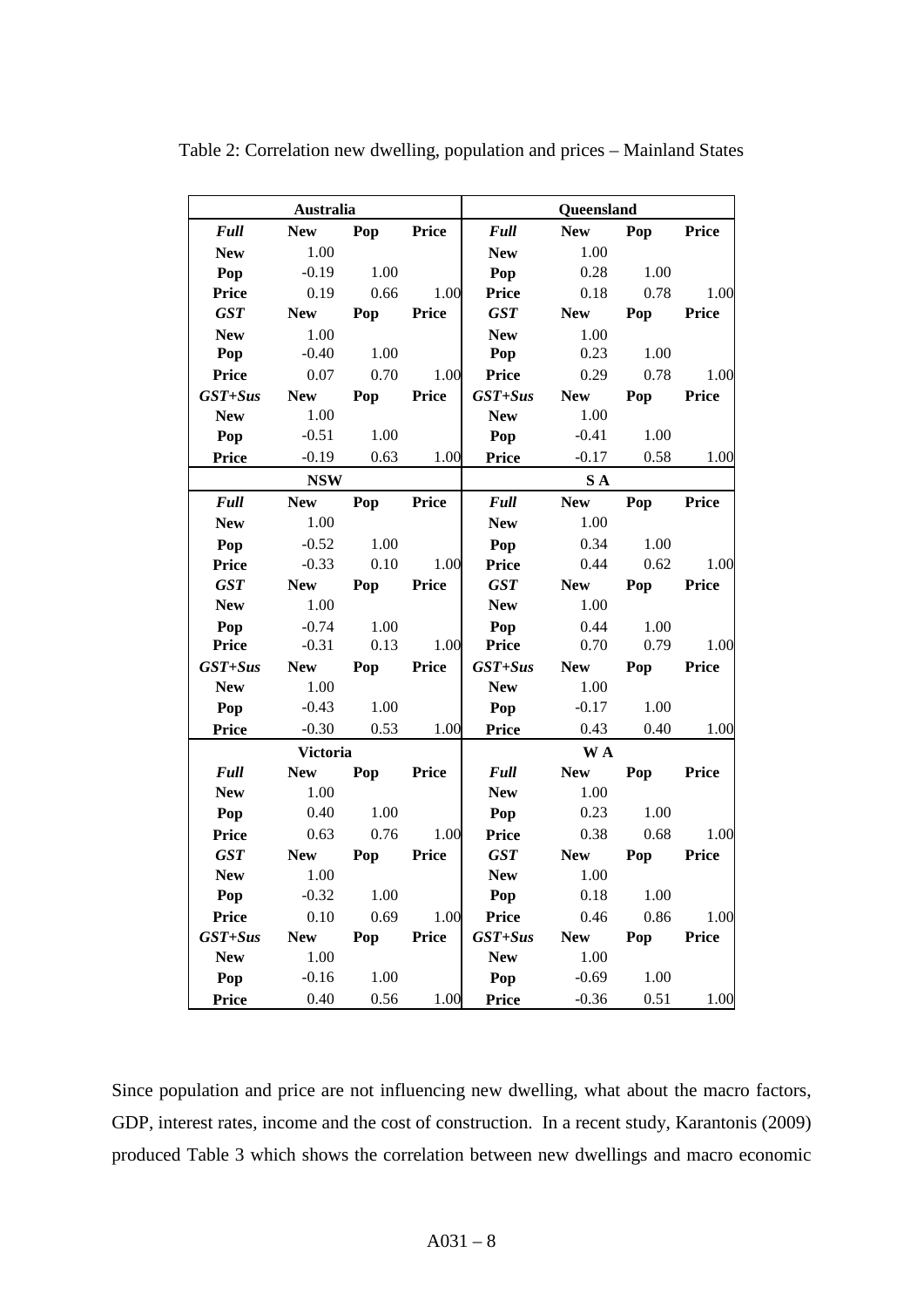factors plus costs and as can be noted the correlations between new dwellings and these factors are not very strong. As well, the sign for cost is positive, whereas one would expect it to be negative.

|                      | <b>New</b> | <b>GDP</b> | <b>Int Rate</b> | Income | Cost |
|----------------------|------------|------------|-----------------|--------|------|
| <b>New</b>           | 1.00       |            |                 |        |      |
| <b>GDP</b>           | 0.260      | 1.00       |                 |        |      |
| <b>Interest rate</b> | $-0.337$   | $-0.793$   | 1.00            |        |      |
| <b>Income</b>        | 0.236      | 0.981      | $-0.724$        | 1.00   |      |
| Cost                 | 0.208      | 0.916      | $-0.528$        | 0.958  | 1.00 |

**Table 3: Correlation new dwellings & macro factors**

Source: Table 5 in Karantonis (2009)

All the analysis above, the correlation (Tables 2 and 3) and the ratios produced in Table 1, indicate that there are other drivers for dwelling supply.

## **SHORT SUPPLY**

Besides an increase in population, through increases in both the natural rate and immigration, there has been a trend over the past few decades of a population movement to the city. As well, there has been a trend for fewer people per household, that is the average household size has been reducing. Together, this means that there is a need for a growing supply of new dwellings.

In Sydney, the Metro Strategy identified that with a predicted population growing to 5.3 million and average household sizes anticipated to fall to 2.36 persons<sup>[1](#page-8-0)</sup> per private dwelling by 2031, a total of 2.2 million homes will be required in Sydney alone. Accounting for current stock it estimates that there will be a need for an additional 640,000 dwellings. The average number of new dwellings for NSW for this decade is around 37,000 per year, far short of the target needed for the future.

<span id="page-8-0"></span>Currently, 22 per cent of all households in Sydney are occupied by one person and by 2031, there are likely to be an additional 300,000 single person households in Sydney-representing 30 per cent of all households (Metro Strategy).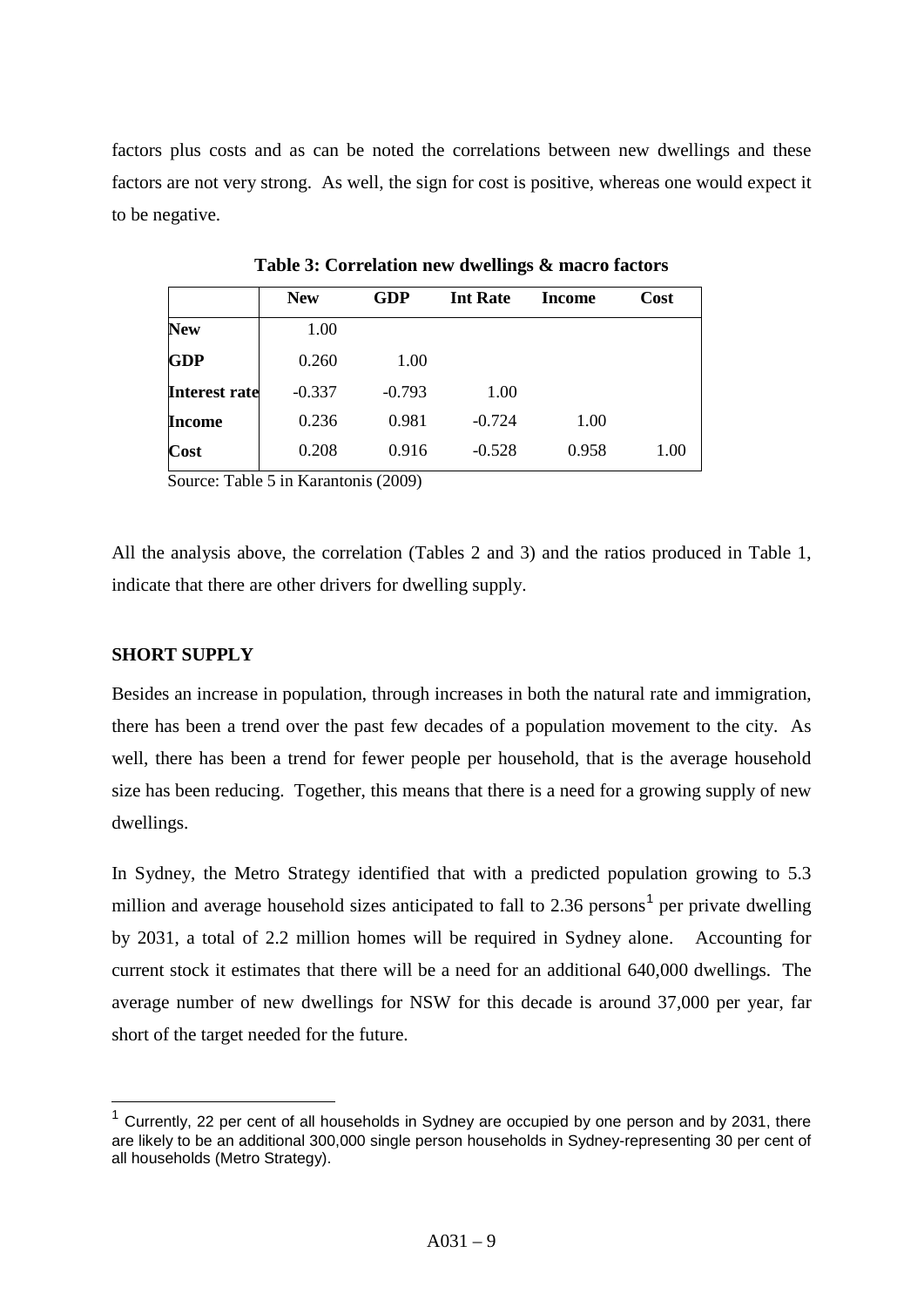To accommodate this growth, urban consolidation and/or greenfield development, that is, the sub-division of outlying broad hectares is needed. One major effect of this is the cost of infrastructure required, as either new infrastructure has to be put in place or upgrading and extending the existing infrastructure. Either way, in Australia, there has been a rapid increase in the cost of infrastructure.

Due to the increases in infrastructure costs that are required to service new sub-divisions over the past two decades, the cost of supplying new land for residential development in Sydney has risen at a far greater rate than the cost of construction of new dwellings. This was highlighted with the UDIA (2007) noted in the literature review, whereby even if a developer was given the land for free in the nominated regions, it still would not be feasible to develop.

# **POLICY OPTIONS**

Maintaining new dwelling supply is crucial to housing affordability. Like all markets the property market is determined by demand and supply factors and one could argue in the typical classical economists way that in the long run the market will sort itself out. However unlike other markets, property is both shelter and a wealth asset and therefore there are consequences to society.

Government plays a significant role in both the demand and supply side of property markets. Fundamentally the increase in demand is coming from the population growth and to a lesser extent the falling household formation rates. At the same time, as Warren (1994) and other property economist point out that "supply is primarily inelastic, at least in the short run". In simple terms, it could be argued that any policy option that gives benefit to the buyer will be passed onto the seller as shown in Figure 5a, where an increase in demand basically has the effect of pushing price up.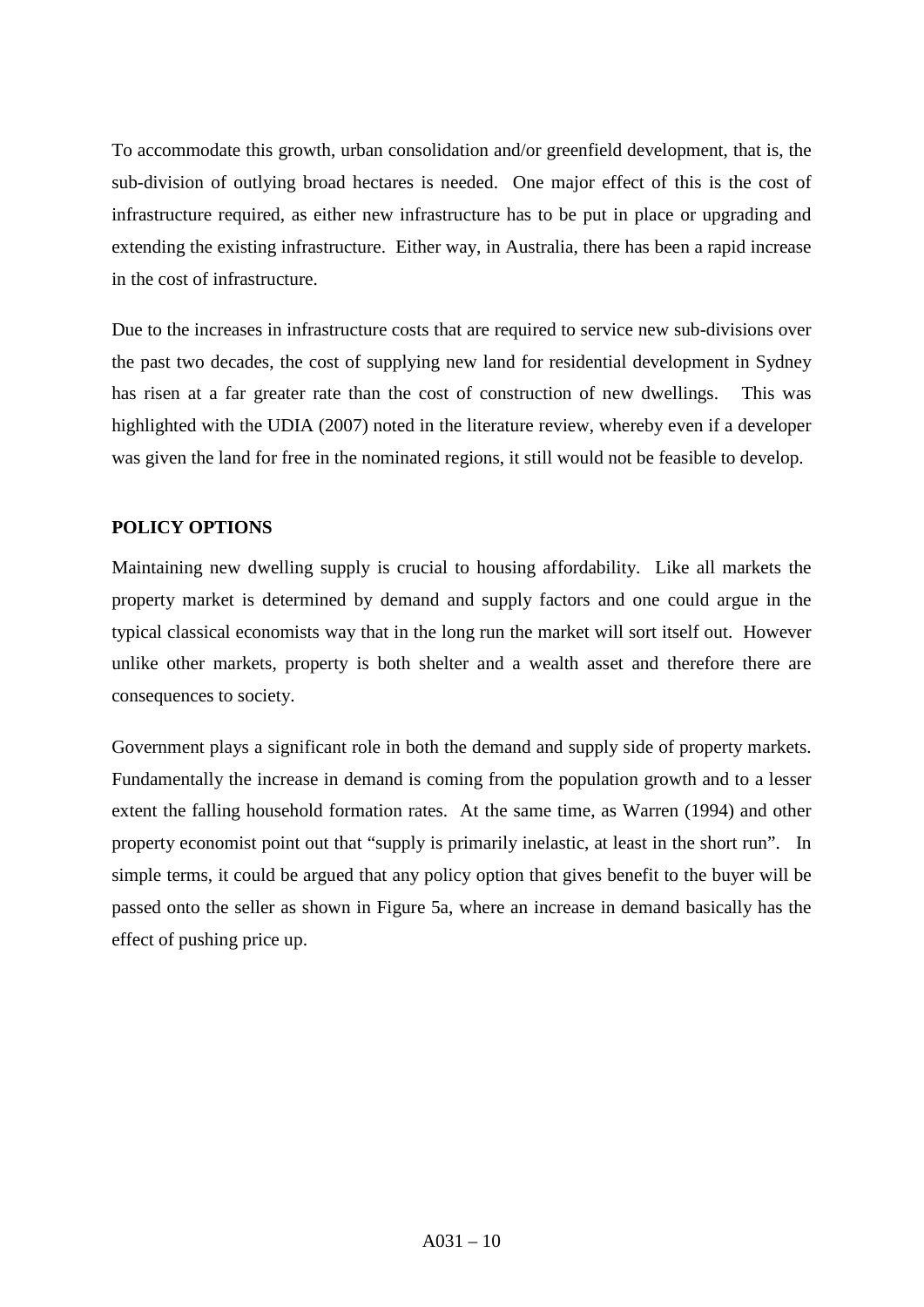Figure 5a: The demand and supply of housing in the short run



Even in the long run, due to supply being relatively inelastic to demand, price will rise when demand increases unless there is a larger proportional increase in supply as depicted in Figure 5b where price rises to  $P_0$ .

Figure 5b: The demand and supply of housing in the long run



From the foregoing discussion, it is obvious that supply needs to increase, but for a developer to increase supply, the cost of supplying the new development needs to decrease and/or the gross realisation increase. Much of the discussion regarding affordability has focused on the demand side and although recognising that there is a shortage of new supply but no new policies have been introduced to alleviate the problem.

Not surprising, the industry bodies (UDIA, 2007, PCA, 2007) have identified many options, which can mainly be summarised by the following: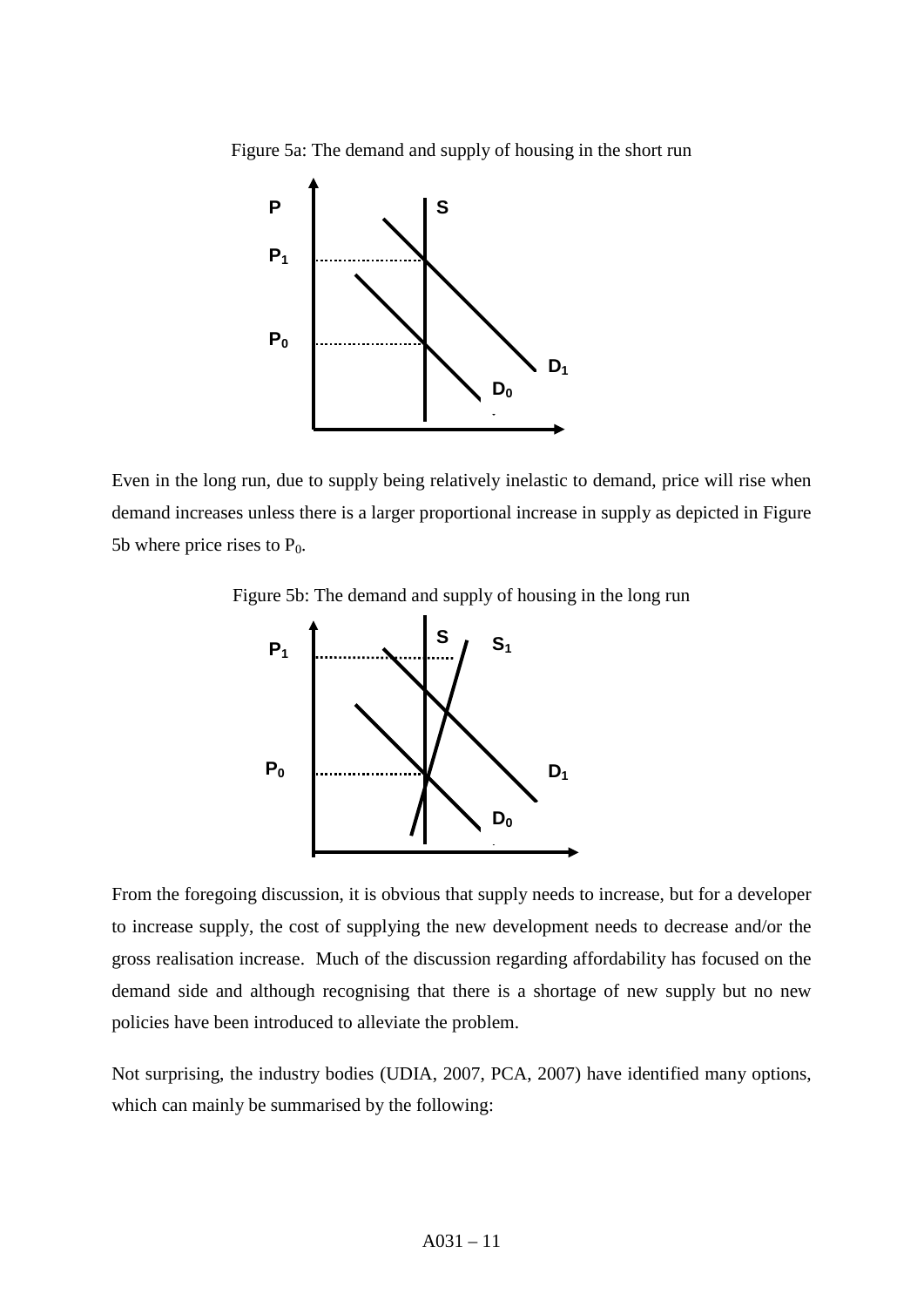*"There is a need to increase the supply of new dwellings and for this to be achieved government needs to recognise that there is a need to improve the transport infrastructure and living conditions in urban sprawl areas. The former can be achieved through government expenditure on infrastructure and latter through economic decentralised programs to create work in the outlying areas."*

A problem for growing cities particularly relying on urban sprawl is that regional areas outside the Greater Metropolitan Region lack the employment base or infrastructure investment to sustain or attract large increases in population. People need employment and if employment is not nearby, then transport needs to be cheap and efficient. The cost and efficiency of transportation is also a major issue for the fringe regional areas, as commuters need to travel to work. Metro (p30) estimated "the average household spent 31% more on petrol in 2003-4 compared to 1998-9 and traffic congestion in Sydney was estimated at \$5 billion in 1995 and is estimated to increase to \$8.8 billion by 2015."

The new supply in fringe city areas is often not feasible, as the developers are faced with lower gross realisations as they move further from the CBD. Figure 6 shows how values typically fall as property is further from the Sydney's CBD for 1994 and 2002. Thus, the one major stumbling block is the gross realisation of the developed dwelling may not exceed the total cost of supply it, as invariably the total cost is so great that there is absolutely no benefit (even a loss) to a developer to undertake a development, be it a new greenfield release or a medium to high density development.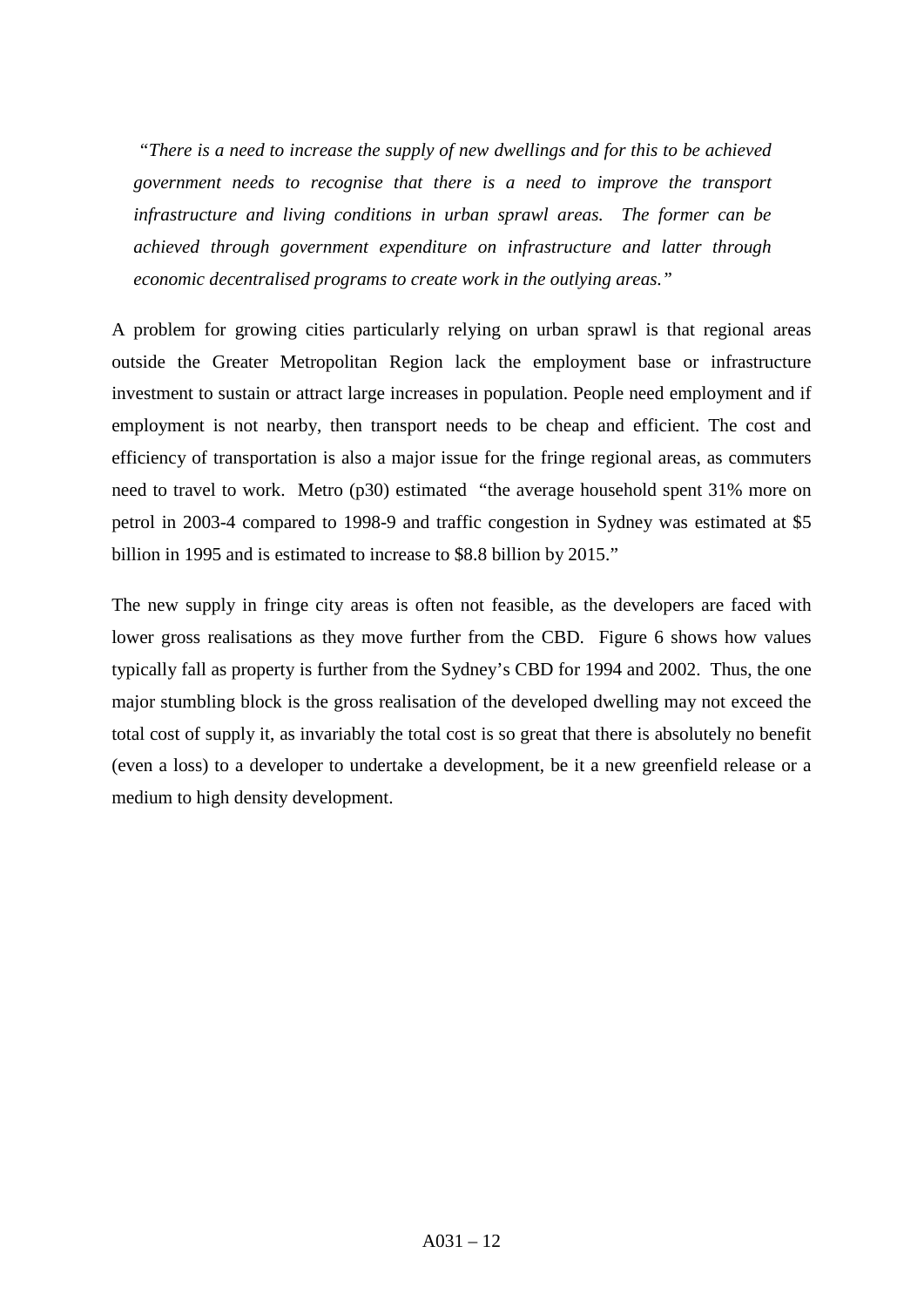

### Figure 6: House price vs. proximity to CBD

Source: Metro Strategy, (Figure C4, p125, 2006)

The problem for supply is further compounded with the need for an upgrade of existing infrastructure in brownfield developments, whilst the greenfield development require new infrastructure. These costs are generally passed onto the developer though infrastructure levies and Section 94 contributions as discussed above.

This becomes a self perpetuating problem, because whilst developers cannot get a *reasonable return* on development, they will not provide the new supply needed and thereby have existing dwelling prices driven higher.

There also needs to be a review of the number and incidence of taxes fees and charges on property development. Karantonis (2007) showed that there is at least ten ways of taxing property (these include fees and charges) in Australia and many of these apply to property development in one way or another. As pointed out in the literature review URBIS JHD (2006) also found that government charges are a major contributing factor for the cost of providing new supply, especially for the cost of providing new supply of land for housing and found that infrastructure cost for Sydney to be \$68,223, an increase of 21.1 percent since 2000.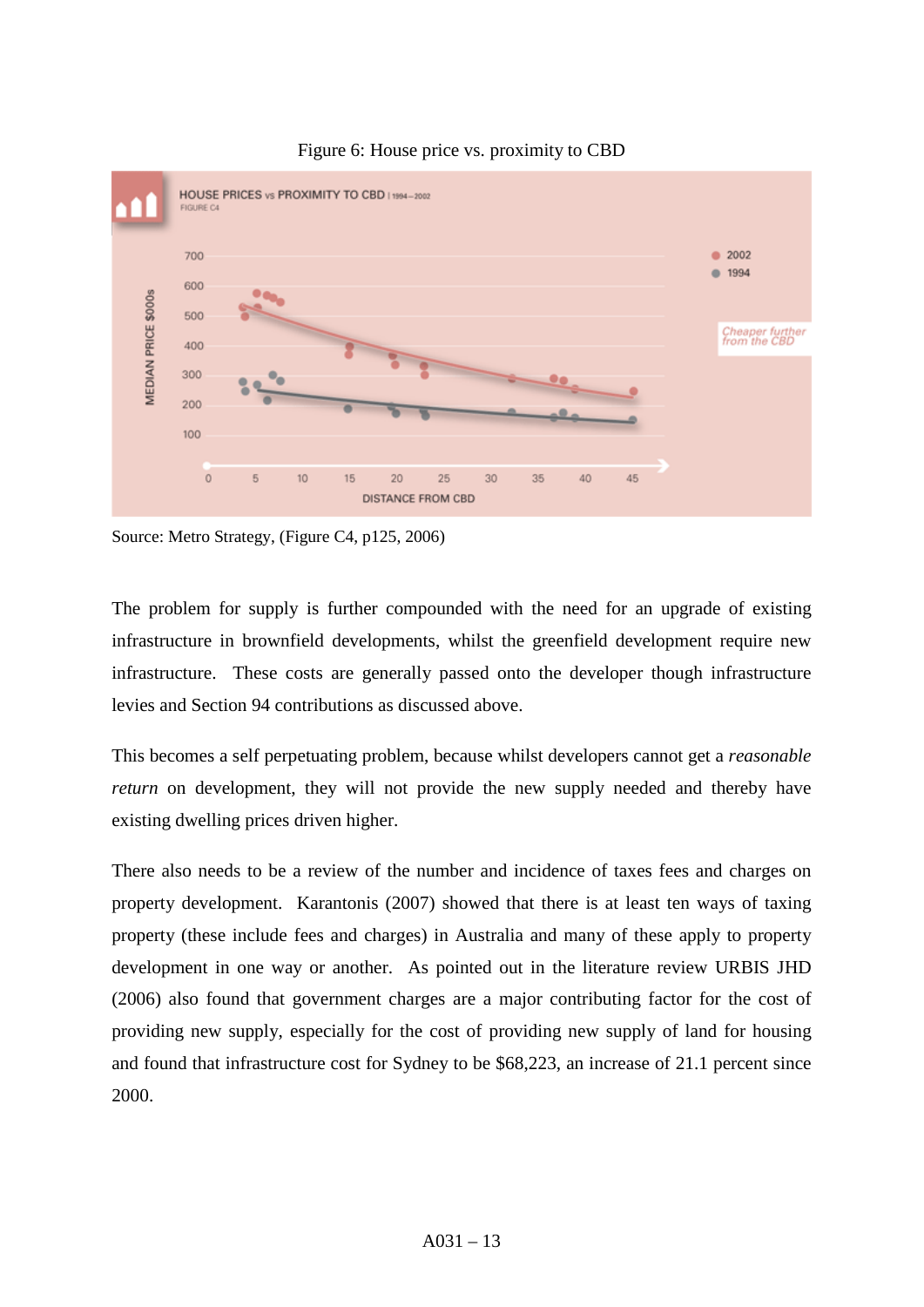The UDIA (2003) identified that new and rising taxes and charges on a new dwelling in Sydney was about \$167,000:

- GST introduced in 2000, adding between an average of \$50,000
- Land tax and stamp, up by \$30,000
- Infrastructure charges, \$75,000, made up of:
	- **550,000 Section 94 levies**
	- $\blacksquare$  \$15,000 transport levy,
	- **S10,000 Water and sewerage headworks and charges**
- Land dedicated for regional conservation, \$10,000
- Additional application and incidental fees, \$2,000.

Clearly, the government has an important role to play in lowering the cost of supply. But once again, any policy initiative must clearly lead to a reduction or at least stabilising the cost of providing new supply and not passing the benefits of policy onto the developer or land owner.

# **CONCLUSION**

This paper identified that new dwelling supply in Australia has been relatively stable whilst population growth has been increasing and compounding this has been the falling average household size. This as resulted in dwelling prices rising across all of Australia.

The paper has also demonstrated that new supply has not been responding to the increase in price and showed that in there is a negative relationship between new dwelling supply and population growth. In addition, new dwellings did not have a relationship with the economic macro factors interest rates, GDP and income.

Over the period of this study, it was shown that in relative terms, dwelling supply has drifted downwards after the introduction of the GST and drifted further downwards with the introduction of the sustainability index in 2005. This has left one with the conclusion that government factors are impeding new dwelling supply.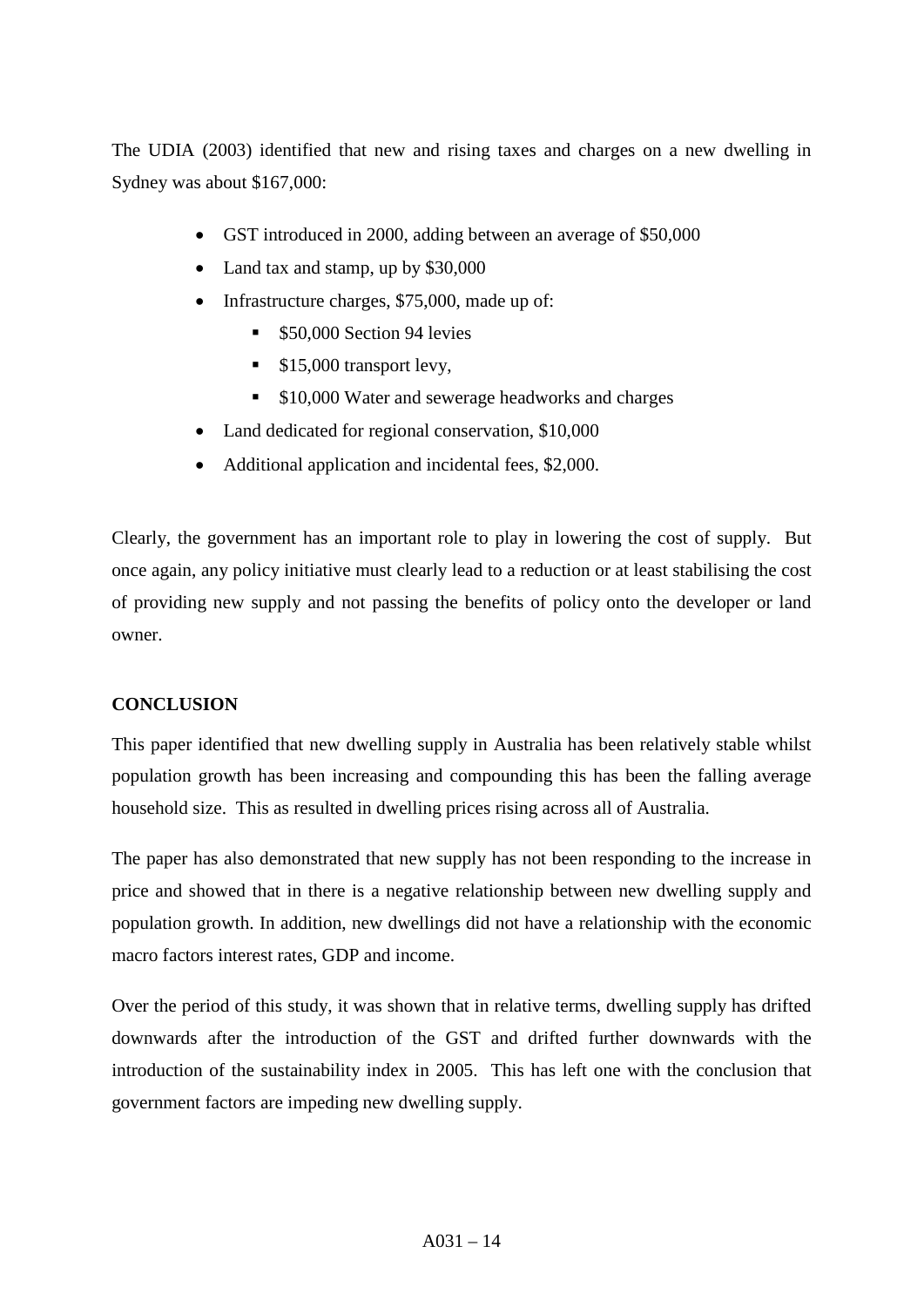This paper also addressed policy options however many of these options are dependant upon government action. All three tiers of government need to be pro-active in addressing the problem.

Finally, it needs to be recognised that whilst developers cannot get a *reasonable return* on supplying new housing in many regional areas, they will not provide the new supply needed to keep pace with the expected growth of numbers of household demanding dwellings.

### **REFERENCES**

(ABS) Australian Bureau of Statistics (2010) Australian Demographic Statistics, Cat. 3101.0 Time Series

(ABS) Australian Bureau of Statistics (2010) Building Activity, Cat 8752.0 Time Series

(ABS) Australian Bureau of Statistics (2010) House Price Index: Eight Capital Cities, Cat 6416.0 Time Series

(ABS) Australian Bureau of Statistics (2005) Australian Social Trends, Cat. 4102.0

(ABS) Australian Bureau of Statistics (2004) (Household and Family Projections, Australia, 2001 to 2026, Cat. 3236.0

Anonymous (2007) http://www.azobuild.com/news.asp?newsID=3618

Berger-Thomson L and Ellis L (2004) "Housing construction cycles and interest rates", Research Discussion Paper 2004-08, Economic Group Reserve Bank, Sydney

DiPasquale D (1999) "Why don't we know more about housing supply? Journal of Real Estate Finance and Economics, Vol 18 No 1, pp 9-23.

Green R, Malpezzi S and Mayo, S (2005) "Metropolitan-specific estimates of the price elasticity of supply of housing, and their source", The American Economic Review, Vol 95, No 2 pp 334-339

Harvey (1987) "Urban Land Economics", MacMillan Education, London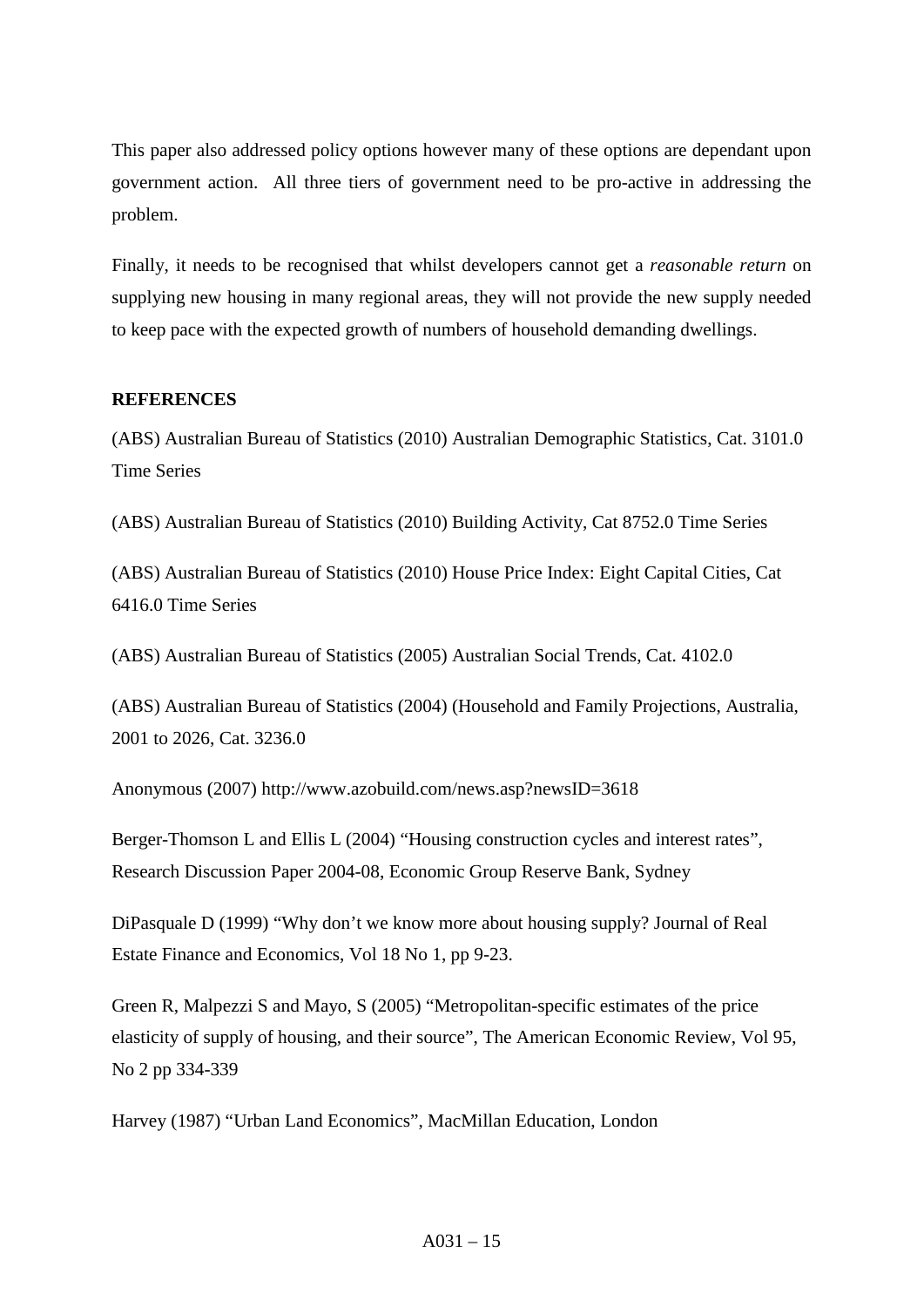Karantonis A (2007), "Is property being over taxed – a NSW study", Australian and New Zealand Property Journal, September, Vol1 No 3

Karantonis A (2009) "Is there a relationship between price and new construction in the residential markets of Australia? A preliminary finding." PRRES Conference Wellington

Meen G (2005), On the Economics of the barker Review of housing Supply, Housing Studies, Vol 20, No 6, pp949-971, Nov 2005, Rutledge.

(Metro Strategy) NSW Government (2005), "City of Cities: A Plan for Sydney's Future", NSW Government Printer, Sydney.

(PCA) Property Council of Australia (2006), "Improving housing affordability in NSW- a plan for industry and government", November, PCA, Sydney

(UDIA) Urban Development Institute of Australia (2007), "City Centres – Submission of the Urban Development Institute of Australia NSW to the Department of Planning", August, UDIA, Sydney.

(UDIA) Urban Development Institute of Australia (2003), "UDIA-NSW Submission to Productivity Commission", UDIA, Sydney.

UrbisJHD (2006) "Residential Development Cost Benchmarking Study", Property Council of Australia.

Warren M (1994), "Economics for the built environment", Butterworth-Heineman, Oxford.

Warren M (1994) "Economics for the Built Environment", Butterworth-Heinemann, London.

Waxman P (2002) "Investing in Residential Property: understanding the Australian market" Wright Books, Sydney.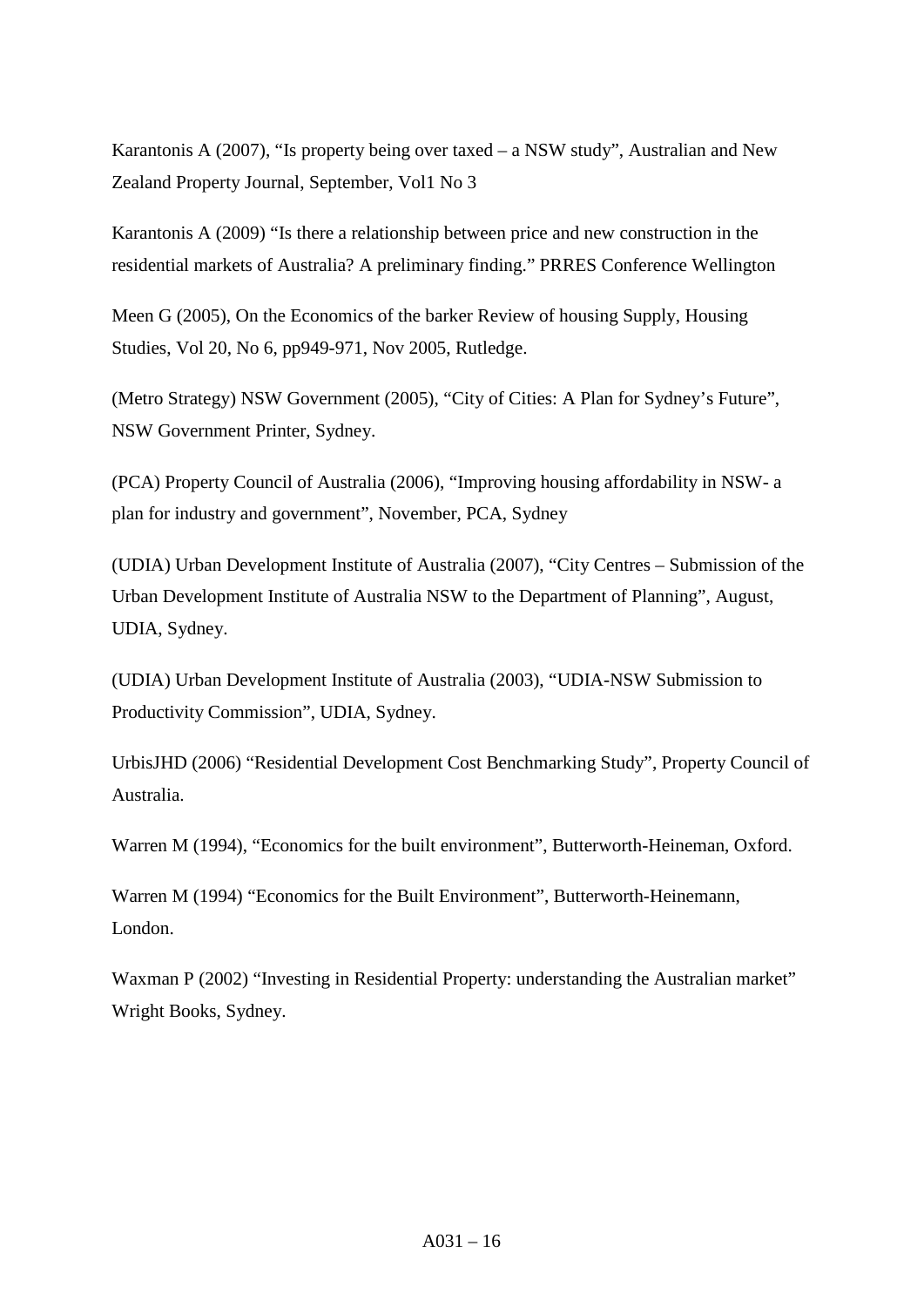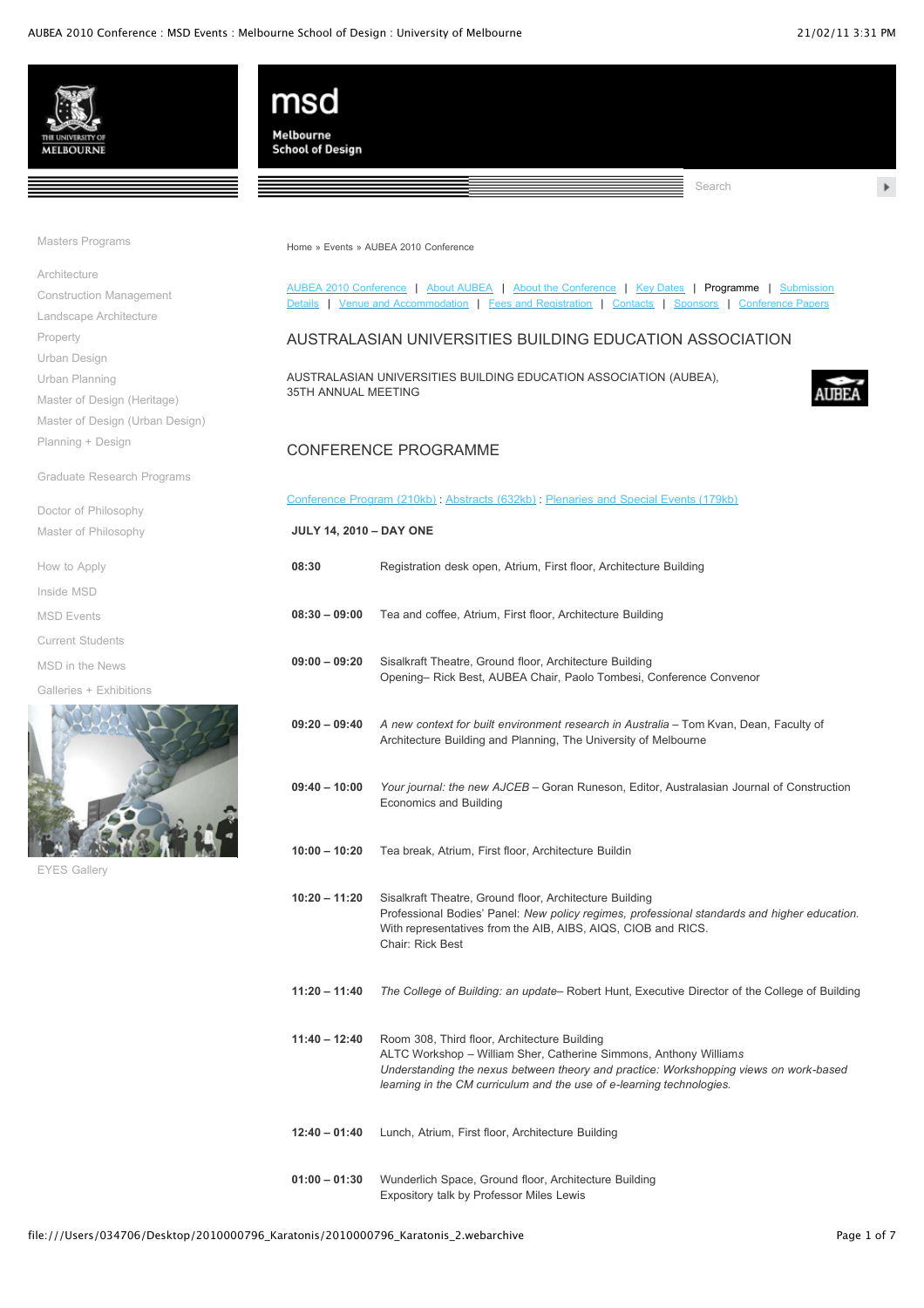Exhibition: *Rare French books on architecture and building from the collections of the Osbert Lancaster Memorial Bibliographic Institute.*

| $01:40 - 03:20$       | Paper sessions:                                                                                                                                                                       |                          |                                                                                                                                                                                   |
|-----------------------|---------------------------------------------------------------------------------------------------------------------------------------------------------------------------------------|--------------------------|-----------------------------------------------------------------------------------------------------------------------------------------------------------------------------------|
| Chair: Perry Forsythe | e-Zone, First floor, Architecture Building<br>Management of Construction Education (1)                                                                                                | Chair: Angelo Karantonis | James Hardie, Second floor, Architecture Building<br>Management of Construction Demand (1)                                                                                        |
| $01:40 - 02:00$       | A021. Sidney Newton:<br>A new framework for accreditation<br>standards in the built environment.                                                                                      | $01:40 - 02:00$          | A076. Harry M. Karamujic, Chris<br>Torr:<br>The underlying elements of the<br>pricing calculation for lending<br>products.                                                        |
| $02:00 - 02:20$       | A029. Hemanta Doloi, Anil Sawhney, 02:00 - 02:20<br>K.C. Iyer: Benchmarking the<br>versatility of construction<br>management education with a global<br>perspective.                  |                          | A042. Yan Huang, Chunlu Liu: A-<br>REIT price responses to cash rate<br>changes.                                                                                                  |
| $02:20 - 02:40$       | A020. Kerry London, Gayle Morris:<br>Judgement, reflexivity and<br>interdisciplinarity: reframing<br>construction management education.                                               | $02:20 - 02:40$          | A040. Junxiao Liu. Chunlu Liu:<br>Impacts of monetary policies on<br>housing affordability in Australia.                                                                          |
| $02:40 - 03:00$       | A005. Bassam Sam Baroudi:<br>Teaching professionally based<br>construction courses: A reflective<br>overview.                                                                         | $02:40 - 03:00$          | A017. Jian Zuo; Xiao-Hua Jin; Mark<br>McDonald: Challenges to the<br>infrastructure delivery during the<br>economic downturn - a qualitative<br>analysis.                         |
|                       |                                                                                                                                                                                       |                          |                                                                                                                                                                                   |
| $03:00 - 03:20$       | <b>Discussion</b>                                                                                                                                                                     | $03:00 - 03:20$          | <b>Discussion</b>                                                                                                                                                                 |
| $03:20 - 03:50$       | Tea break, Atrium, First floor, Architecture Building                                                                                                                                 |                          |                                                                                                                                                                                   |
| $03:50 - 05:10$       | Paper sessions:                                                                                                                                                                       |                          |                                                                                                                                                                                   |
| Chair: TBC            | e-Zone, First floor, Architecture Building<br>Management of Construction Education (2)                                                                                                | Chair: Chris Heywood     | James Hardie, Second floor, Architecture Building<br>Management of Construction Demand (2)                                                                                        |
| $03:50 - 04:10$       | A006. Hilary Davies: The future of<br>facilities management - Educators<br>and professional bodies working<br>together.                                                               | $03:50 - 04:10$          | A031. Angelo Karantonis: An<br>analysis of new supply of residential<br>dwellings in Australia.                                                                                   |
| $04:10 - 04:30$       | A014. Shane West, Ron McLaren:<br>The rationale for the development of<br>construction procurement and<br>sustainable procurement courses at<br>the University of Canberra.           | $04:10 - 04:30$          | A094. Andrew Martel: Economy and<br>ecology: How demand affects form<br>in the production of high-density<br>student housing in Melbourne.                                        |
| $04:30 - 04:50$       | A078. Julie Jupp, Perry Forsythe,<br>Shankar Sankaran: Towards a<br>value-centric approach to education:<br>Implications of changing practices in<br>construction project management. | $04:30 - 04:50$          | A037. Stephen Pullen, George<br>Zillante, Michael Arman, Dr Lou<br>Wilson, Dr Jian Zuo, and Nicholas<br>Chileshe: A case study analysis of<br>sustainable and affordable housing. |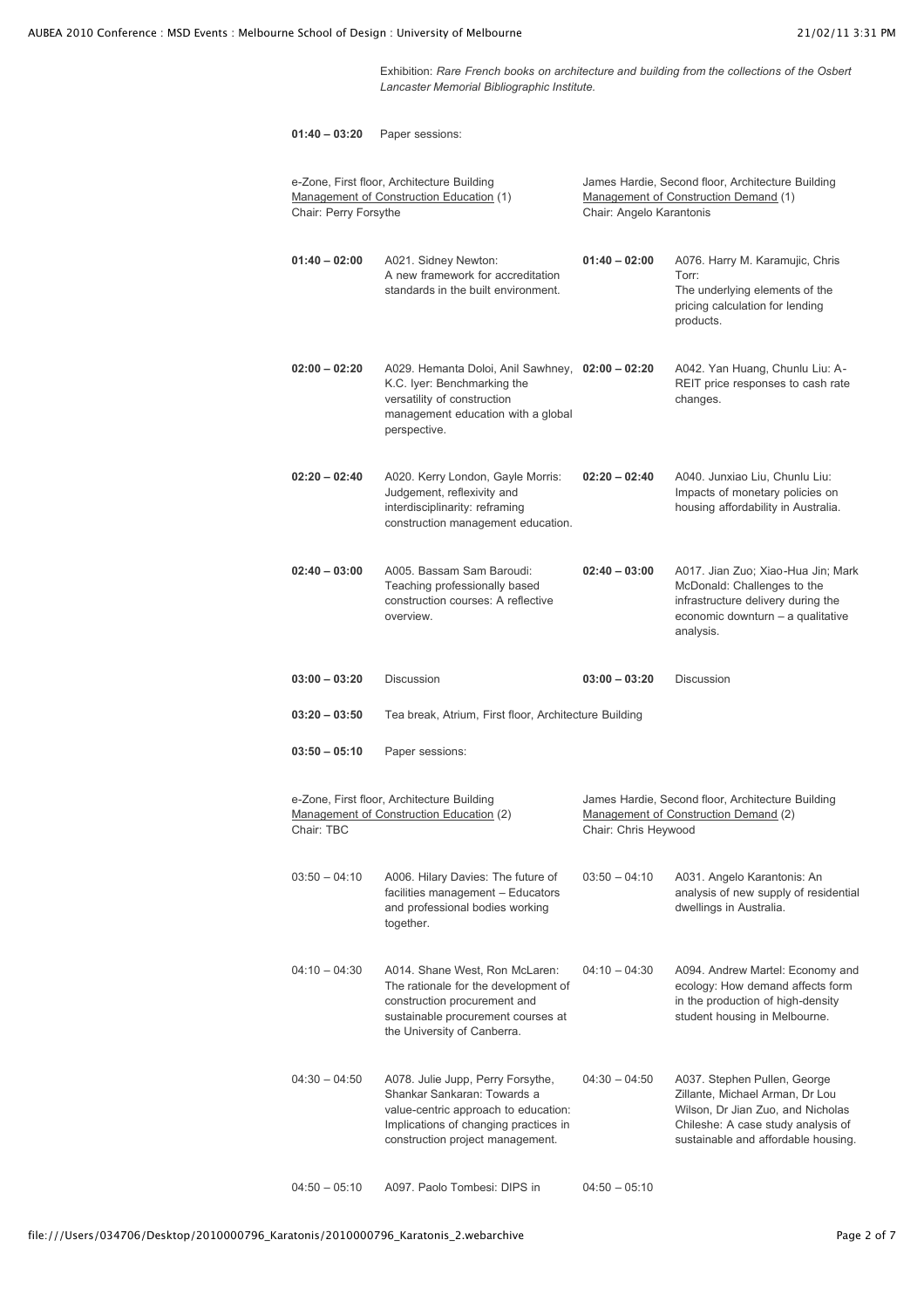construction education.

| $05:10 - 05:30$                | Discussion                                                                                                                                                              | $05:10 - 05:30$       | Discussion                                                                                                                                                              |
|--------------------------------|-------------------------------------------------------------------------------------------------------------------------------------------------------------------------|-----------------------|-------------------------------------------------------------------------------------------------------------------------------------------------------------------------|
| $06:30 - 09:00$                | Ian Potter Museum of Art at Melbourne University, First floor, Swanston Street AUBEA<br>Opening reception,<br>Exhibition: Sites of Construction, Marco Luccio           |                       |                                                                                                                                                                         |
| $07:00 - 07:20$                | Artist's presentation of the work                                                                                                                                       |                       |                                                                                                                                                                         |
| <b>JULY 15, 2010 - DAY TWO</b> |                                                                                                                                                                         |                       |                                                                                                                                                                         |
| 08:30                          | Registration desk open, Atrium, First floor, Architecture Building                                                                                                      |                       |                                                                                                                                                                         |
| $08:30 - 09:00$                | Tea and coffee, Atrium, First floor, Architecture Building                                                                                                              |                       |                                                                                                                                                                         |
| $09:00 - 10:40$                | Paper sessions:                                                                                                                                                         |                       |                                                                                                                                                                         |
| Chair: Victor Chen             | e-Zone, First floor, Architecture Building<br>Management of Construction Education (3)                                                                                  | Chair: Stephen Pullen | James Hardie, Second floor, Architecture Building<br>Management of Construction Demand (3)                                                                              |
| $09:00 - 09:20$                | A081. Jenny Robins, Peter Ashford:<br>Combining work and study:<br>Preliminary findings from built<br>environment students under the<br>Melbourne Model.                | $09:00 - 09:20$       | A023. HughZochling: Addressing<br>Australia's housing shortage through<br>improved housing utilization.                                                                 |
| $09:20 - 09:40$                | A032. David Baccarini: The<br>implementation of capstone projects:<br>A case study.                                                                                     | $09:20 - 09:40$       | A088. Jia You, Hao Wu, Sun Sheng<br>Han: The role Chinese municipal<br>government played within the<br>affordable housing development:<br>Evidence from Nanjing, China. |
| $09:40 - 10:00$                | A079. John Smallwood: The role of<br>integrative projects in tertiary<br>construction management education.                                                             | $09:40 - 10:00$       | A011. R.J. Fuller; P. Taylor: Better<br>definitions, better buildings?                                                                                                  |
| $10:00 - 10:20$                | A036. Imriyas Kamardeen: Lessons<br>learnt from the application of<br>problem-based learning strategy in<br>Construction Economics course.                              | $10:00 - 10:20$       | A075. Dominique Hes, Philippa<br>Howard: Using construction of<br>school buildings as a novel<br>approach to teach about<br>sustainability.                             |
| $10:20 - 10:40$                | Discussion                                                                                                                                                              | $10:20 - 10:40$       | <b>Discussion</b>                                                                                                                                                       |
| $10:40 - 11:00$                | Tea break, Atrium, First floor, Architecture Building                                                                                                                   |                       |                                                                                                                                                                         |
| $11:00 - 12:20$                | Paper sessions                                                                                                                                                          |                       |                                                                                                                                                                         |
| Chair: Sid Newton              | e-Zone, First floor, Architecture Building<br>Management of Construction Education (4)                                                                                  | Chair: TBC            | James Hardie, Second floor, Architecture Building<br>Management of Construction Demand (4)                                                                              |
| $11:00 - 11:20$                | A010. Patricia McLaughlin, Anthony<br>Mills: Parallel TAFE and higher<br>education studies in construction<br>management: From collaboration to<br>dual qualifications. | $11:00 - 11:20$       | A003. Stefan Hornlund: Using timber<br>in construction can help reduce<br>greenhouse gas emissions                                                                      |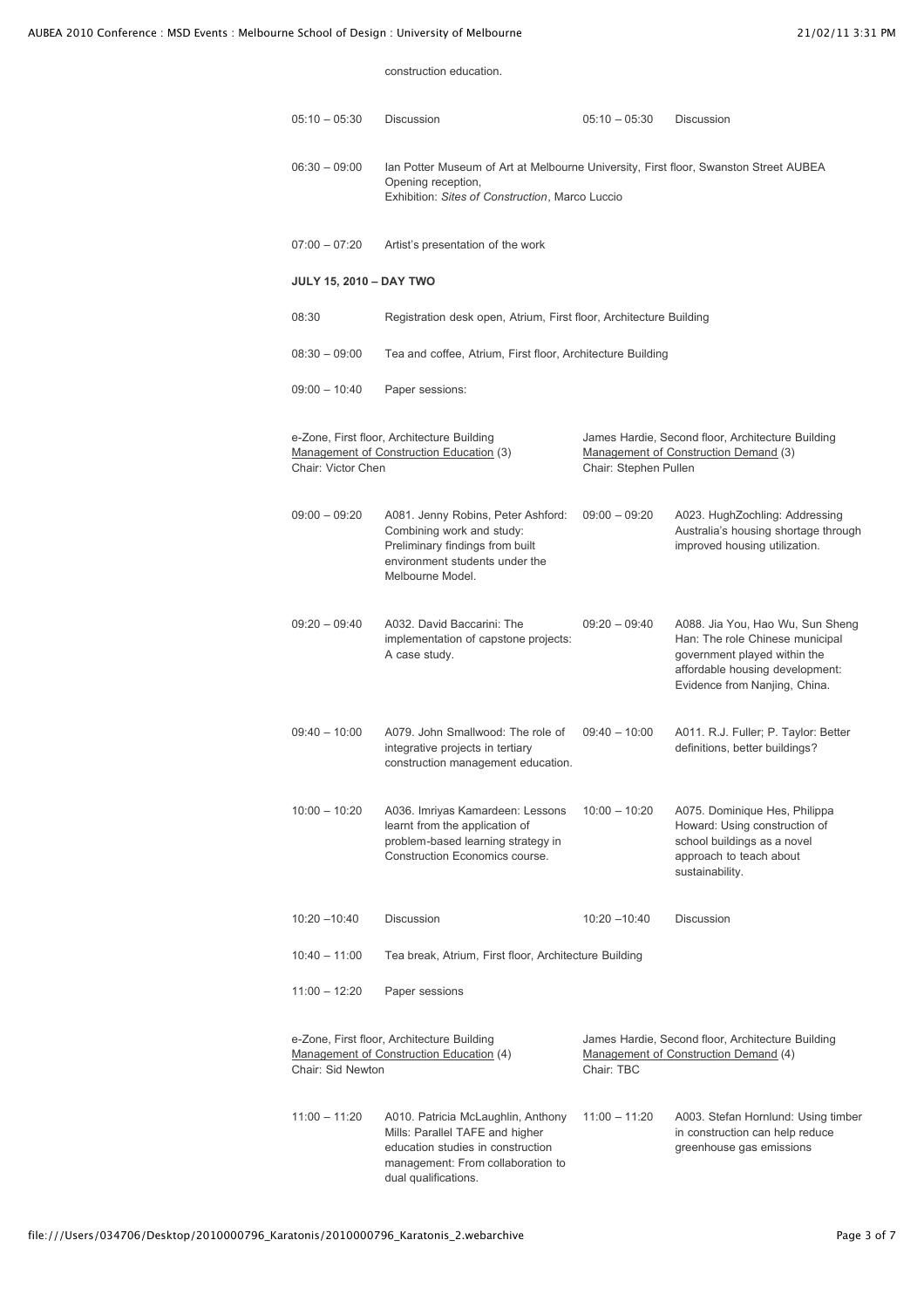| $11:20 - 11:40$        | A012. Mary Hardie, Swapan Saha:<br>Some significant issues concerning<br>the articulation of construction<br>programs between TAFE and<br>university: A discussion of the<br>experience at a NSW university.                                                                           | $11:20 - 11:40$         | A026. Malik M A Khalfan, Tayyab<br>Maqsood, Atif Ali, and Faisal Arain:<br>Trends of sustainable development<br>and construction in Australia.                         |
|------------------------|----------------------------------------------------------------------------------------------------------------------------------------------------------------------------------------------------------------------------------------------------------------------------------------|-------------------------|------------------------------------------------------------------------------------------------------------------------------------------------------------------------|
| $11:40 - 12:00$        | A090. Jim Georgiou: Construction<br>management education, quality and<br>housing.                                                                                                                                                                                                      | $11:40 - 12:00$         | A035. George Zillante, Ashley<br>Konitzka, Jian Zuo: Benefits of<br>Green Star rated commercial<br>buildings and the potential<br>translation to industrial buildings. |
| $12:00 - 12:20$        | <b>Discussion</b>                                                                                                                                                                                                                                                                      | $12:00 - 12:20$         | <b>Discussion</b>                                                                                                                                                      |
| $12:20 - 01:00$        | Sisalkraft Theatre, Ground floor, Architecture Building<br>The road to change: Achievements, challenges and ambitions of the Built Environment<br>Industry Innovation Council two years into the Strategic Plan.<br>Sue Holliday, Chair, Built Environment Industry Innovation Council |                         |                                                                                                                                                                        |
| $01:00 - 02:00$        | Lunch, Atrium, First floor, Architecture Building                                                                                                                                                                                                                                      |                         |                                                                                                                                                                        |
| $01:15 - 01:45$        | Wunderlich Space, Ground floor, Architecture Building Expository talk by Professor Miles<br>Lewis<br>Lancaster Memorial Bibliographic Institute.                                                                                                                                       |                         | Exhibition: Rare French books on architecture and building from the collections of the Osbert                                                                          |
| $02:00 - 03:40$        | Paper sessions:                                                                                                                                                                                                                                                                        |                         |                                                                                                                                                                        |
| Chair: David Baccarini | e-Zone, First floor, Architecture Building<br>Management of Construction Education (5)                                                                                                                                                                                                 | Chair: Toong-Khuan Chan | James Hardie, Second floor, Architecture Building<br>Management of Construction Processes (1)                                                                          |
| $02:00 - 02:20$        | A096. Ning Gu, Anthony Williams,<br>Willy Sher: Supporting design<br>education in 3D virtual worlds: A<br>case study.                                                                                                                                                                  | $02:00 - 02:20$         | A019. Perry Forsythe, Warwick<br>Davidson, Florence Phua:<br>Predictors of construction time in<br>detached housing projects.                                          |
| $02:20 - 02:40$        | A024. Tony Williams, William Sher<br>and Catharine Simmons: Do e-<br>learning technologies facilitate work<br>based learning for Construction<br>Management students?<br>Researching the nexus between<br>theory and practice.                                                         | $02:20 - 02:40$         | A028. Alireza Fallahi: Bam<br>earthquake construction<br>management in cultural heritage<br>sites.                                                                     |
| $02:40 - 03:00$        | A016. Jennifer Macdonald, Julie E.<br>Mills: Can BIM be used to improve<br>building design education?                                                                                                                                                                                  | $02:40 - 03:00$         | A070. Peter E.D. Love; Peter Davis:<br>Rework in the design, construction<br>and operation of a floating<br>production storage offloading<br>hydrocarbon projects.     |
| $03:00 - 03:20$        | A082. Valerie Francis, Scott Drake,<br>Joan Greig: Building pedagogy: The<br>case study of a new Faculty building.                                                                                                                                                                     | $03:00 - 03:20$         | A013. Van Dai Tran, John E.<br>Tookey: Productivity in the NZ<br>construction industry: Albatross<br>around the neck of growth or victim<br>of circumstances?          |
| $03:20 - 03:40$        | <b>Discussion</b>                                                                                                                                                                                                                                                                      | $03:20 - 03:40$         | <b>Discussion</b>                                                                                                                                                      |
|                        |                                                                                                                                                                                                                                                                                        |                         |                                                                                                                                                                        |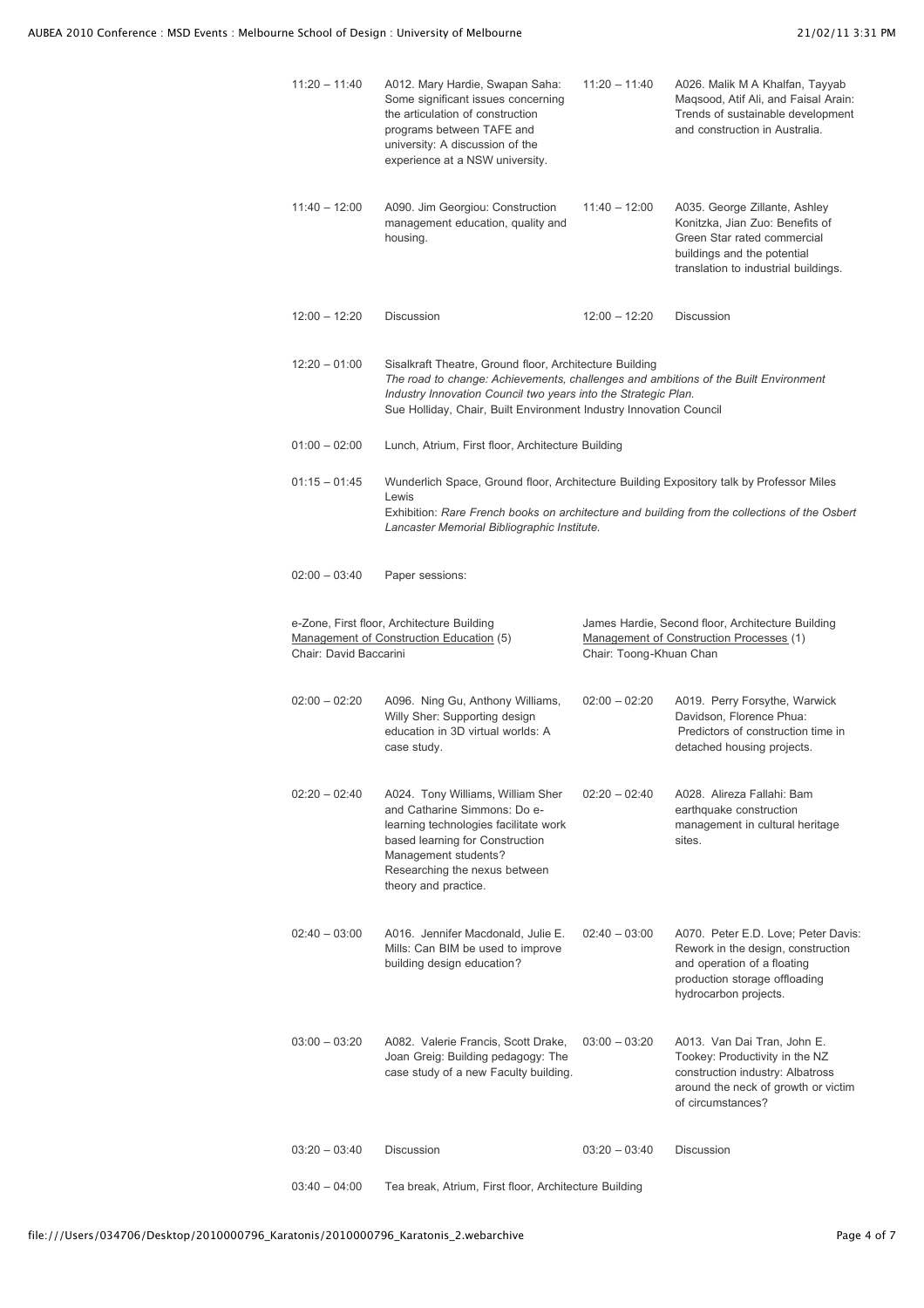| Chair: TBC                       | e-Zone, First floor, Architecture Building<br>Management of Construction Supply                                                                                                                                                                                                            | Chair: Valerie Francis | James Hardie, Second floor, Architecture Building<br>Management of Construction Processes (2)                                         |
|----------------------------------|--------------------------------------------------------------------------------------------------------------------------------------------------------------------------------------------------------------------------------------------------------------------------------------------|------------------------|---------------------------------------------------------------------------------------------------------------------------------------|
| $04:00 - 04:20$                  | A091. Milinda Pathiraja: Building as<br>capacity building: An industry-wide<br>labour training approach for<br>urbanizing South.                                                                                                                                                           | $04:00 - 04:20$        | A030. Tony Ma, Ashley Olifent, Jian<br>Zuo: Towards the minimization of<br>variations in Design and Build<br>projects.                |
| $04:20 - 04:40$                  | A098. Blair Gardiner, Heather<br>Mitcheltree: 'Not in my backyard':<br>The difficulty in examining OHS<br>processes.                                                                                                                                                                       | $04:20 - 04:40$        | A027. Malik M A Khalfan, Tayyab<br>Magsood: Relationships between<br>parties involved in different methods<br>of project procurement. |
| $04:40 - 05:00$                  | A095. Suet Stephanie Chan and<br>Ajibade Ayodeji Aibinu: Barriers to<br>the implementation of value<br>management in the Malaysian<br>construction industry.                                                                                                                               | $04:40 - 05:00$        | A069. Tony Ma: The two-envelope<br>tendering for contractor selection -<br>South Australian experiences.                              |
| $05:00 - 05:20$                  | A080. Roberto Padovani.<br>Christopher Jensen and Dominique<br>Hes: Approach to thermal modeling<br>innovative green building elements:<br>Green roof and phase change<br>plaster board.                                                                                                   | $05:00 - 05:20$        | A073. Gang Chen, Guomin Zhang,<br>Yimin Xie: Overview of the Australia-<br>based project alliancing research.                         |
| $05:20 - 05:40$                  | <b>Discussion</b>                                                                                                                                                                                                                                                                          | $05:20 - 05:40$        | <b>Discussion</b>                                                                                                                     |
| $06:00 - 06:40$                  | Prince Philip Theatre, Ground Floor, Architecture Building<br>Plenary address: Managing construction vs construction management - Murray Coleman,<br>Global Head of Project Management, Design and Construction, Bovis Lend Lease, and<br>Professorial Fellow, The University of Melbourne |                        |                                                                                                                                       |
| $07:00 - 07:30$                  | Guided tour and pre-dinner drinks, Newman College Cloister                                                                                                                                                                                                                                 |                        |                                                                                                                                       |
| $07:30 - 10:00$                  | Newman College, Melbourne University, Swanston Street<br>Gala Dinner, Newman College Dining Hall<br>Dinner presentation: The construction and restoration of Newman College.<br>Arthur Andronas, Building restoration architect of Newman College                                          |                        |                                                                                                                                       |
| <b>JULY 16, 2010 - DAY THREE</b> |                                                                                                                                                                                                                                                                                            |                        |                                                                                                                                       |
| 08:30                            | Registration desk open, Atrium, First floor, Architecture Building                                                                                                                                                                                                                         |                        |                                                                                                                                       |
| $08:30 - 09:00$                  | Tea and coffee, Atrium, First floor, Architecture Building                                                                                                                                                                                                                                 |                        |                                                                                                                                       |
| $09:00 - 11:00$                  | Room 308, Third floor, Architecture Building<br>ALTC Workshop - Pam Roberts, Julie Mills, Judith Gill<br>What's gender got to do with it? A guide to gender inclusive curriculum for building educators<br>and construction professionals.                                                 |                        |                                                                                                                                       |
| $10:00 - 11:00$                  | Paper sessions:                                                                                                                                                                                                                                                                            |                        |                                                                                                                                       |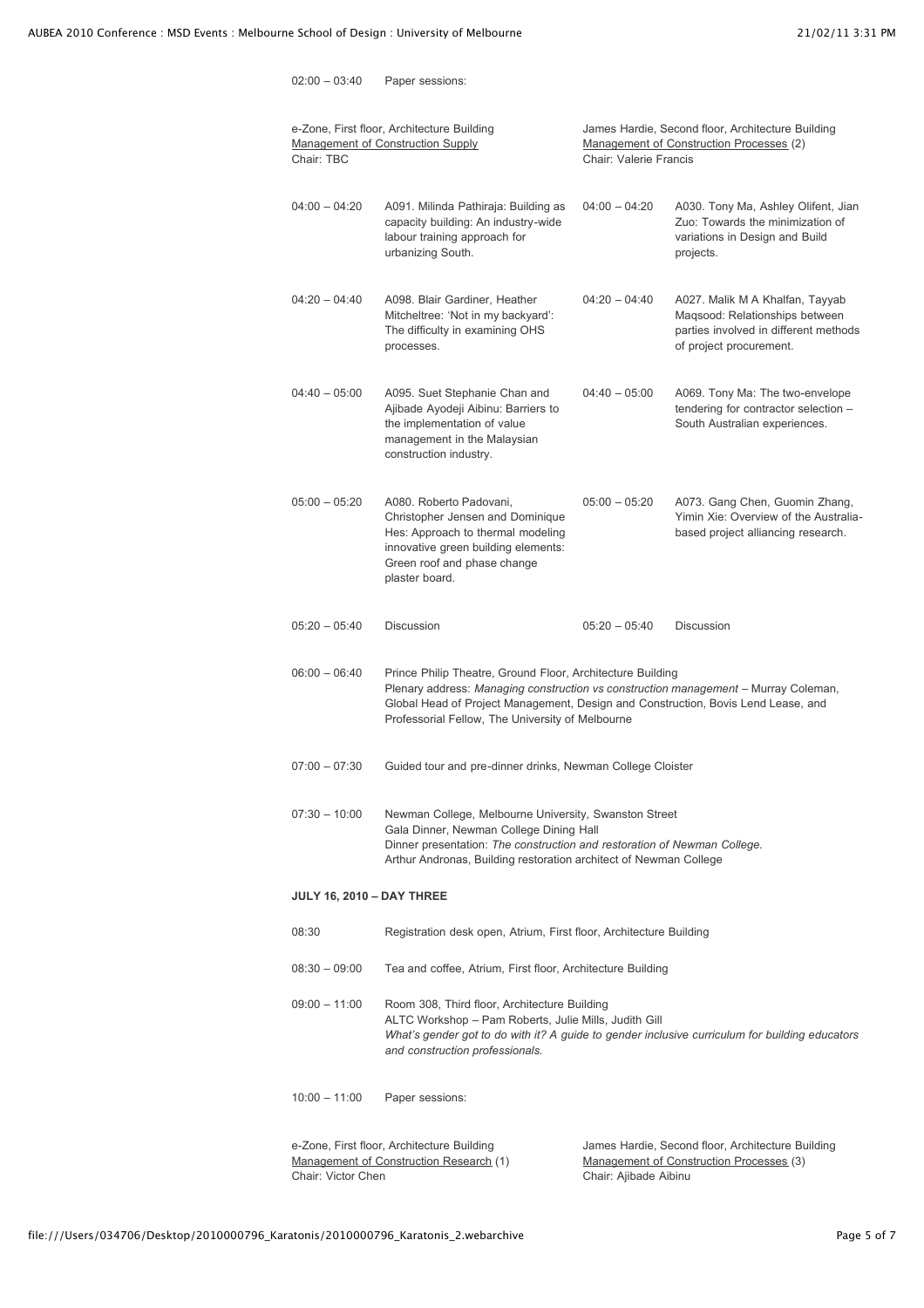| $09:40 - 10:00$     | A001. Emad Elbeltagi and Mahmoud 09:40 - 10:00<br>Dawood: Construction performance<br>monitoring based on fuzzy control<br>chart.                                                                                                                          |                      | A072. Gang Chen, Guomin Zhang,<br>Yimin Xie: A proposed research<br>area in project alliancing: cost<br>management based on<br>interorganizational settings.        |
|---------------------|------------------------------------------------------------------------------------------------------------------------------------------------------------------------------------------------------------------------------------------------------------|----------------------|---------------------------------------------------------------------------------------------------------------------------------------------------------------------|
| $10:00 - 10:20$     | A008. Alexander Soo, Bee Lan Oo:<br>The effect of information feedback in<br>construction bidding.                                                                                                                                                         | $10:00 - 10:20$      | A008. Alexander Soo, Bee Lan Oo:<br>The effect of information feedback in<br>construction bidding.                                                                  |
| $10:20 - 10:40$     | A041. Heng Jiang, Cuijia Fu, Chunlu 10:20 - 10:40<br>Liu: Investigating relationships of<br>construction prices in Australia using<br>cointegration analysis.                                                                                              |                      | A022. M.E. Che Munaaim: Key<br>features of an effective adjudication<br>regime.                                                                                     |
| $10:40 - 11:00$     | <b>Discussion</b>                                                                                                                                                                                                                                          | $10:40 - 11:00$      | <b>Discussion</b>                                                                                                                                                   |
| $11:00 - 11:20$     | Tea break, Atrium, First floor, Architecture Building                                                                                                                                                                                                      |                      |                                                                                                                                                                     |
| $11:20 - 01:00$     | Paper sessions:                                                                                                                                                                                                                                            |                      |                                                                                                                                                                     |
|                     | e-Zone, First floor, Architecture Building<br>Management of Construction Research (2)                                                                                                                                                                      |                      | James Hardie, Second floor, Architecture Building<br>Management of Construction Projects                                                                            |
| Chair: Kerry London |                                                                                                                                                                                                                                                            | Chair: Dominique Hes |                                                                                                                                                                     |
| $11:20 - 11:40$     | A071 .Timothy O'Leary, George<br>Zillante: Codes and conferences - a<br>new ERA for building researchers<br>and educators.                                                                                                                                 | $11:20 - 11:40$      | A009. Bee Lan Oo and Alexander<br>Soo: Using bidding experiment to<br>test the effects of learning and<br>information feedback on construction<br>bidding.          |
| $11:40 - 12:00$     | A025. Tayyab Maqsood, Salman<br>Azhar, Malik M A Khalfan: Soft<br>research approaches for<br>construction research.                                                                                                                                        | $11:40 - 12:00$      | A099. Marianna Nigra: Inductive<br>reasoning in support of building<br>research.                                                                                    |
| 12:00 - 12:20       | A089. Paolo Tombesi, Andrew<br>Hutson, Marianna Nigra, Martin<br>Fowler, Verity Ducos, David Teoh,<br>and Surabhi Chaturvedi: The<br>formation of building industry<br>samples through the analysis of<br>individual projects: Two Australian<br>examples. | $12:00 - 12:20$      | A093. Giorgio Marfella: Five<br>speculative points for a building<br>type.                                                                                          |
| $12:20 - 12:40$     | A004. Marcel Frei, Jasper Mbachu:<br>SWOT analysis of the construction<br>cost management profession - the<br>Australasian case study.                                                                                                                     | $12:20 - 12:40$      | A007. Morteza Shokri-Ghasabeh,<br>George Zillante: Construction<br>contractors' attitudes towards a new<br>research study: four case studies in<br>South Australia. |
| $12:40 - 01:00$     | Discussion                                                                                                                                                                                                                                                 | $12:40 - 01:00$      | Discussion                                                                                                                                                          |
| $01:00 - 02:00$     | Lunch, Atrium, First floor, Architecture Building                                                                                                                                                                                                          |                      |                                                                                                                                                                     |
| $02:00 - 03:40$     | Prince Philip Theatre, Ground Floor, Architecture Building<br>QANDA at AUBEA - Plenary panel on research:<br>Is construction research needed/possible/for real?<br>Chair: Paolo Tombesi                                                                    |                      |                                                                                                                                                                     |
|                     | Panel participants:                                                                                                                                                                                                                                        |                      |                                                                                                                                                                     |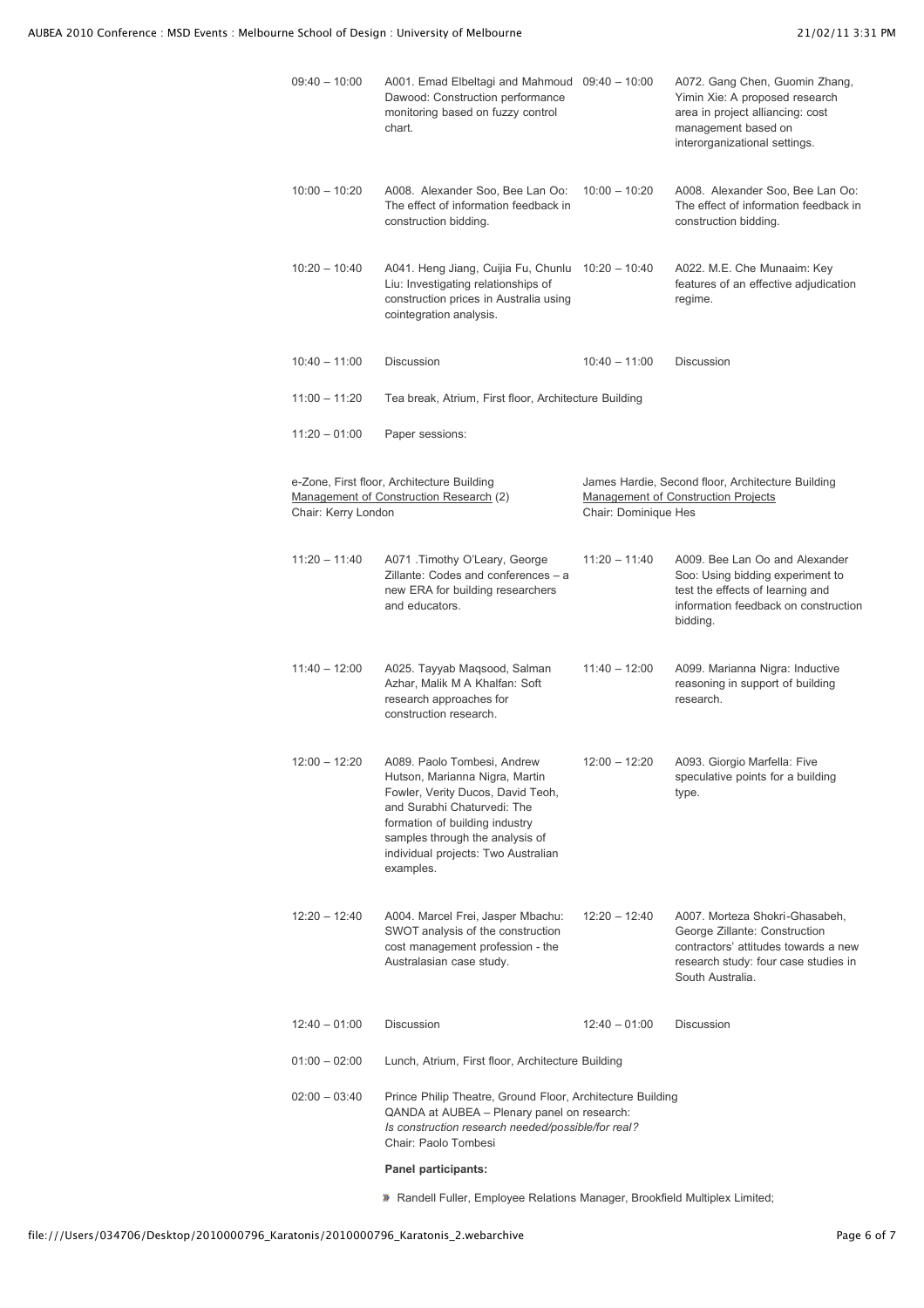- **Dennis Hogan, Director of Regulatory Development, Building Commission;**
- Richard Hutchings, Legal Counsel, VicUrban;
- **D** Craig Langston, Professor and Associate Dean for Research, Bond University;
- **Tim Roberts, Director, WT Partnership;**
- **»** Sean Sweeney, Executive Director, Major Projects Victoria.

03:40 – 04:00 Conference closing remarks

| Contact Us  | Date created: 1 October 2009                                                                                                                                                 |
|-------------|------------------------------------------------------------------------------------------------------------------------------------------------------------------------------|
|             | Last modified: 24 January 2011                                                                                                                                               |
| ABP Website | <b>Authoriser:</b> General Manager, Faculty of Architecture, Building and Planning<br>Maintainer: Web and Multimedia Manager, Faculty of Architecture, Building and Planning |
|             |                                                                                                                                                                              |

The University of Melbourne ABN: 84 002 705 224<br>CRICOS Provider Number: 00116K : <u>More information</u><br><u>Disclaimer & copyright</u> | [Accessibility](http://www.unimelb.edu.au/accessibility/) | <u>Privacy</u><br>**Email:** [web-master](http://www.abp.unimelb.edu.au/multimedia/webchanges.html)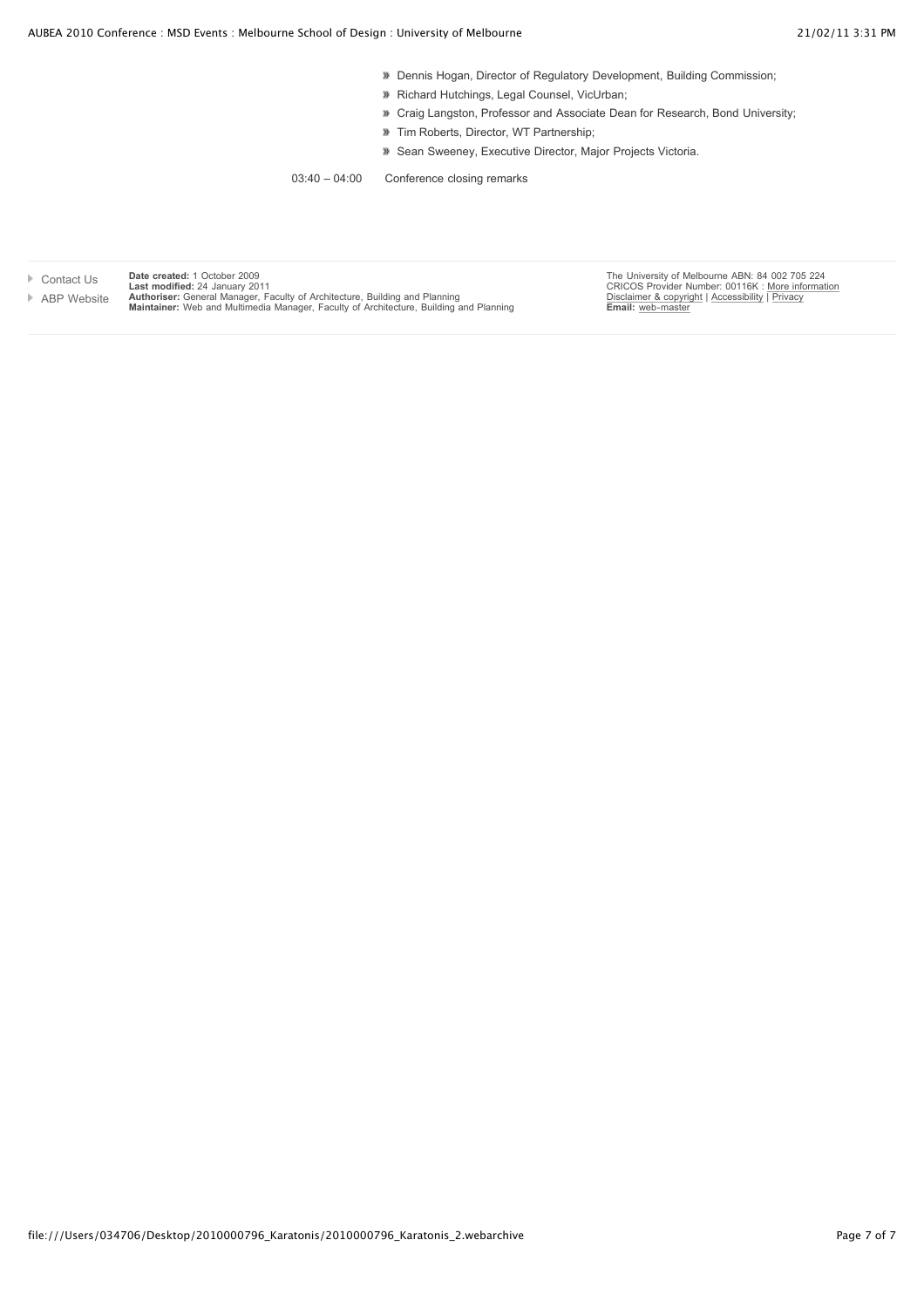Search





[Masters Programs](http://www.msd.unimelb.edu.au/events/conferences/aubea2010/about.html#)

[Architecture](http://www.msd.unimelb.edu.au/architecture/) [Construction Management](http://www.msd.unimelb.edu.au/construction/) [Landscape Architecture](http://www.msd.unimelb.edu.au/landscape/) [Property](http://www.msd.unimelb.edu.au/property/) [Urban Design](http://www.msd.unimelb.edu.au/urban-design/) [Urban Planning](http://www.msd.unimelb.edu.au/urban-planning/) [Master of Design \(Heritage\)](http://www.msd.unimelb.edu.au/design/master-of-design-(heritage).html) [Master of Design \(Urban Design\)](http://www.msd.unimelb.edu.au/design/master-of-design-(urban-design).html)

[Planning + Design](http://www.msd.unimelb.edu.au/planning-design/)

[Graduate Research Programs](http://www.msd.unimelb.edu.au/research/)

[Doctor of Philosophy](http://www.msd.unimelb.edu.au/research/doctor-of-philosophy.html) [Master of Philosophy](http://www.msd.unimelb.edu.au/research/master-of-philosophy.html)

[How to Apply](http://www.msd.unimelb.edu.au/how-to-apply/)

[Inside MSD](http://www.msd.unimelb.edu.au/inside-msd/)

[MSD Events](http://www.msd.unimelb.edu.au/events/)

[Current Students](http://www.msd.unimelb.edu.au/current-students/)

[MSD in the News](http://www.msd.unimelb.edu.au/in-the-news/)

[Galleries + Exhibitions](http://www.msd.unimelb.edu.au/galleries/index.html)



[EYES Gallery](http://www.msd.unimelb.edu.au/galleries/gallery-eyes2008.html)

[Home](http://www.msd.unimelb.edu.au/) » [Events](http://www.msd.unimelb.edu.au/events/) » [AUBEA 2010 Conference](http://www.msd.unimelb.edu.au/events/conferences/aubea2010/)

AUBEA 2010 Conference | About AUBEA | About the Conference | Key Dates | Programme | Sub Details | [Venue and Accommodation](http://www.msd.unimelb.edu.au/events/conferences/aubea2010/venue.html) | [Fees and Registration](http://www.msd.unimelb.edu.au/events/conferences/aubea2010/registration.html) | [Contacts](http://www.msd.unimelb.edu.au/events/conferences/aubea2010/contacts.html) | [Sponsors](http://www.msd.unimelb.edu.au/events/conferences/aubea2010/sponsors.html) | Cont

### AUSTRALASIAN UNIVERSITIES BUILDING EDUCATION ASSOCIATION

AUSTRALASIAN UNIVERSITIES BUILDING EDUCATION ASSOCIATION (AUBEA), 35TH ANNUAL MEETING



### ABOUT THE CONFERENCE

The focus of this year's conference is the management of construction. Rather than automatically associating the meaning of these two words to the area of expertise labelled as 'construction management', we intentionally set out to interpret their connection in the broadest possible way, to incorporate any discipline that improves our ability to manage the industrial structure, the planning and production process, the distribution process, or the output of building.

What should the sophisticated pairing of 'construction' and 'management' designate or include today particularly from an intellectual perspective? Predetermined or new academic disciplines, specific training or work issues, micro or macro problems, cultural dispositions towards problem definition and problem solving?

Irrespective of the possible answers, can we presuppose curricular bases? If so, to what extent? Similarly, can we identify — normatively or historically — the kinds of research we should engage with, or the kinds of teachers/scholars who should be involved?

These questions are critical for tertiary educators in building programs across the entire Australasian region, but particularly in Australia, where the dynamics of the industry, combined with the ongoing restructuring of building courses and the faltering support for research in construction, raise issues with regard to the nature and use of the education on offer in the various areas, the market for it, and the role that educational providers should play in advancing or maintaining the state of knowledge.

In light of the changes recently undergone in its overall structure, the Faculty of Architecture Building and Planning at the University of Melbourne is keen to provide a platform for AUBEA to reflect on such issues, by implicitly subjecting its own choices to criticism and debate vis-à-vis alternative strategies and/or agendas.

Contributions are therefore sought from individuals as well as institutions that, on the basis of the questions suggested above, can help map an inclusive territory for managing construction, define or reinforce its environmental connections and boundaries, or steer the travel in specific directions ― essentially by clarifying their own intellectual and operative position against issues that are specifically deemed or relevance.

This can be done by describing epistemological stances, work carried out by the presenters, curricular choices, teaching strategies, problems to address, gaps to fill, areas to bridge, tools to develop, knowledge streams to pursue, research undertaken or to undertake, issues to consider, or constituencies to respond to, in every area covered by the programs of building schools.

As in the best tradition of AUBEA conferences, the range of possible topics is wide, with the small proviso that each paper should contribute to stimulate a 'reflective' and possibly organic discussion on the overarching theme.

#### **Student stream**

Since higher research degree students are the linchpin connecting academic present and future, a section of the AUBEA meeting will be devoted to the presentation of their work on related matters.

#### **Research funding discussion**

In light of the Federal Government's current Excellence in Research for Australia (ERA) initiative, another section of the meeting will be used to discuss the funded research environment in Australia, and the space this leaves to building-related studies.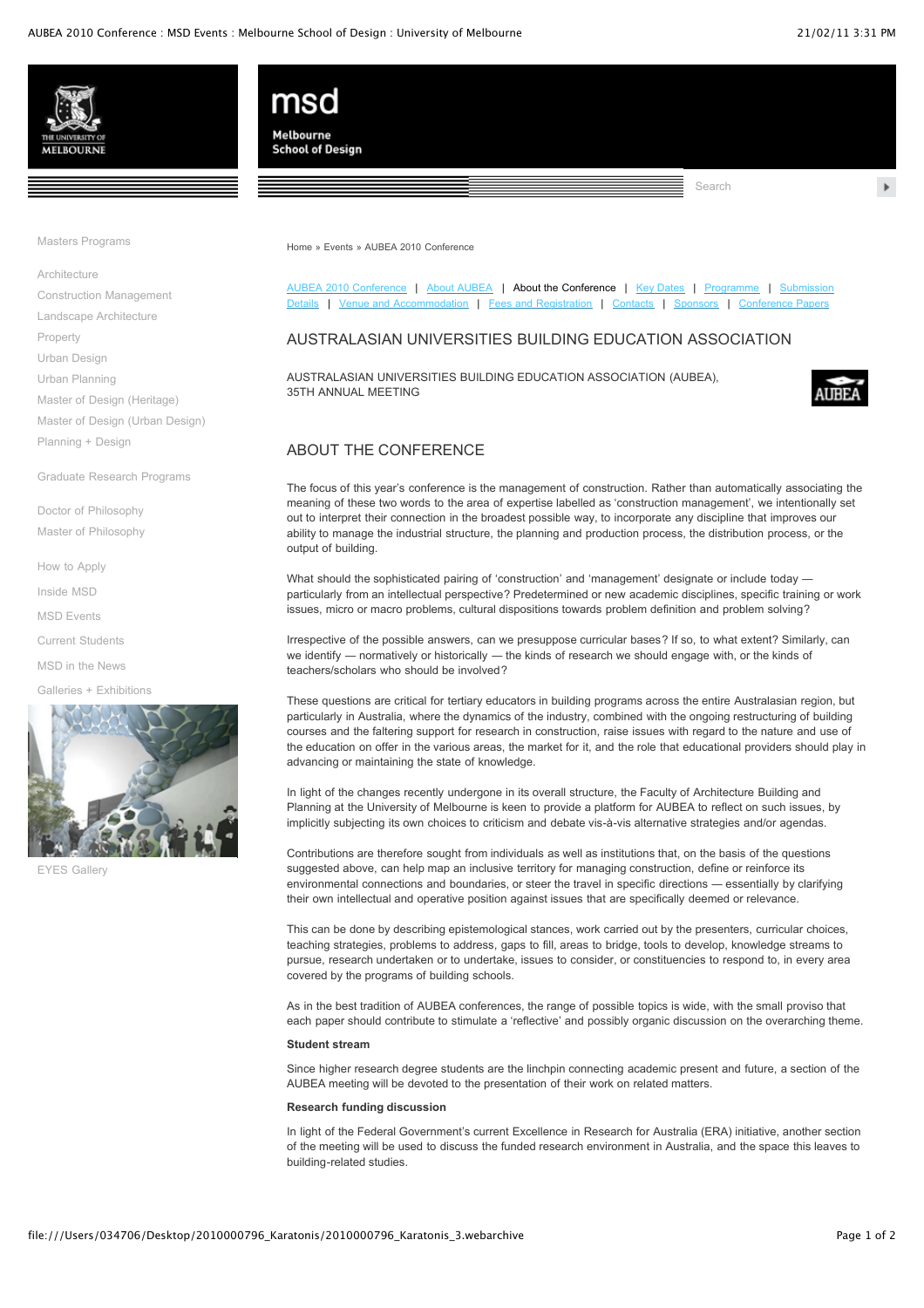[Contact Us](http://www.msd.unimelb.edu.au/contact.html) [ABP Website](http://www.abp.unimelb.edu.au/) **Date created:** 1 October 2009<br>**Last modified:** 24 January 2011<br>**Authoriser:** General Manager, Faculty of Architecture, Building and Planning<br>**Maintainer:** Web and Multimedia Manager, Faculty of Architecture, Building and

The University of Melbourne ABN: 84 002 705 224<br>CRICOS Provider Number: 00116K : <u>More information</u><br>[Disclaimer & copyright](http://www.unimelb.edu.au/disclaimer/) | [Accessibility](http://www.unimelb.edu.au/accessibility/) | <u>Privacy</u><br>**Email:** [web-master](http://www.abp.unimelb.edu.au/multimedia/webchanges.html)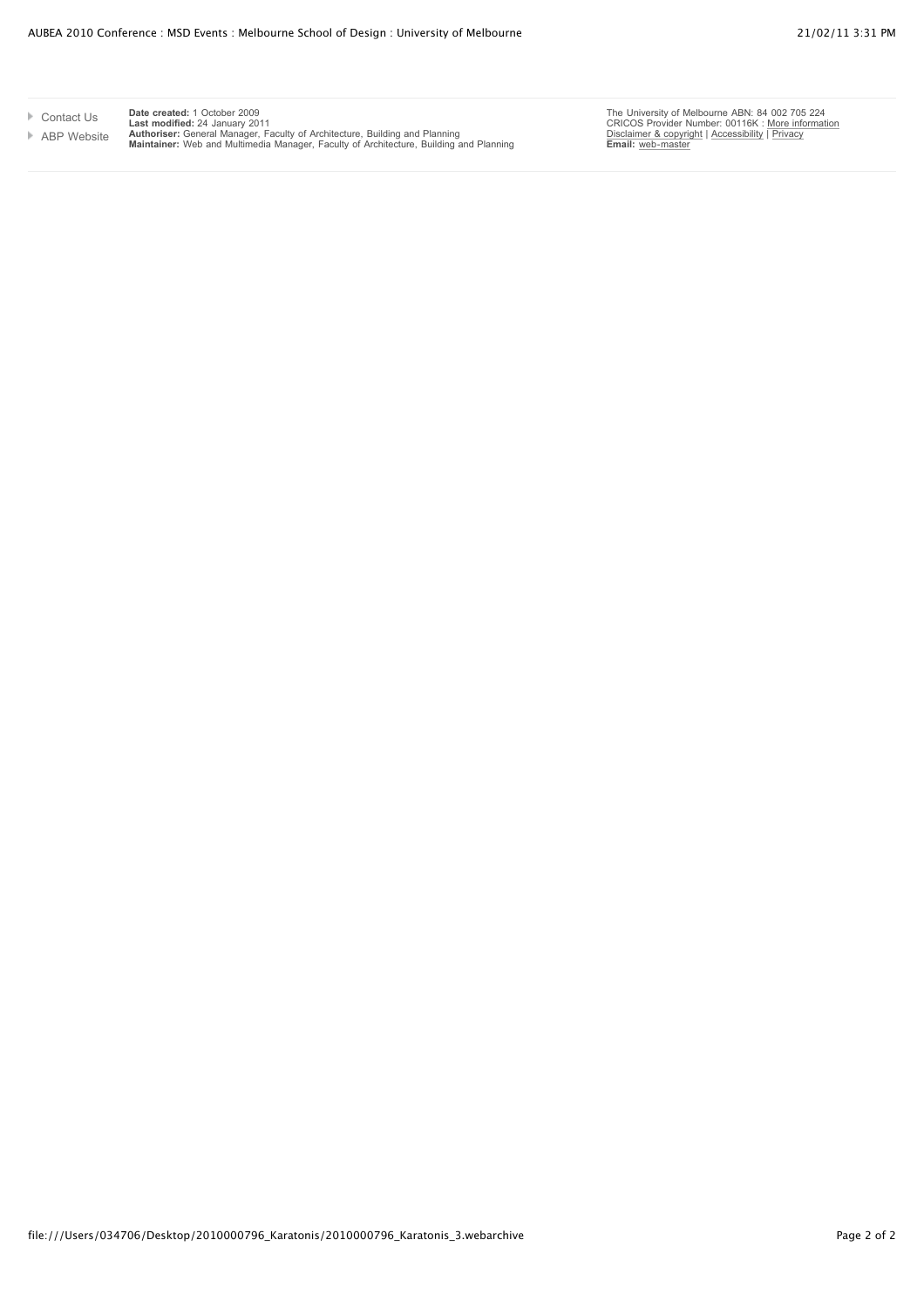Search





[Masters Programs](http://www.msd.unimelb.edu.au/events/conferences/aubea2010/submission.html#)

[Architecture](http://www.msd.unimelb.edu.au/architecture/) [Construction Management](http://www.msd.unimelb.edu.au/construction/) [Landscape Architecture](http://www.msd.unimelb.edu.au/landscape/) [Property](http://www.msd.unimelb.edu.au/property/) [Urban Design](http://www.msd.unimelb.edu.au/urban-design/)

[Urban Planning](http://www.msd.unimelb.edu.au/urban-planning/)

[Master of Design \(Heritage\)](http://www.msd.unimelb.edu.au/design/master-of-design-(heritage).html) [Master of Design \(Urban Design\)](http://www.msd.unimelb.edu.au/design/master-of-design-(urban-design).html) [Planning + Design](http://www.msd.unimelb.edu.au/planning-design/)

[Graduate Research Programs](http://www.msd.unimelb.edu.au/research/)

[Doctor of Philosophy](http://www.msd.unimelb.edu.au/research/doctor-of-philosophy.html) [Master of Philosophy](http://www.msd.unimelb.edu.au/research/master-of-philosophy.html)

[How to Apply](http://www.msd.unimelb.edu.au/how-to-apply/)

[Inside MSD](http://www.msd.unimelb.edu.au/inside-msd/)

[MSD Events](http://www.msd.unimelb.edu.au/events/)

[Current Students](http://www.msd.unimelb.edu.au/current-students/)

[MSD in the News](http://www.msd.unimelb.edu.au/in-the-news/)

[Galleries + Exhibitions](http://www.msd.unimelb.edu.au/galleries/index.html)



[EYES Gallery](http://www.msd.unimelb.edu.au/galleries/gallery-eyes2008.html)

[Home](http://www.msd.unimelb.edu.au/) » [Events](http://www.msd.unimelb.edu.au/events/) » [AUBEA 2010 Conference](http://www.msd.unimelb.edu.au/events/conferences/aubea2010/)

[AUBEA 2010 Conference](http://www.msd.unimelb.edu.au/events/conferences/aubea2010/) | [About AUBEA](http://www.msd.unimelb.edu.au/events/conferences/aubea2010/aubea.html) | [About the Conference](http://www.msd.unimelb.edu.au/events/conferences/aubea2010/about.html) | [Key Dates](http://www.msd.unimelb.edu.au/events/conferences/aubea2010/dates.html) | [Programme](http://www.msd.unimelb.edu.au/events/conferences/aubea2010/programme.html) | Submission Details | [Venue and Accommodation](http://www.msd.unimelb.edu.au/events/conferences/aubea2010/venue.html) | [Fees and Registration](http://www.msd.unimelb.edu.au/events/conferences/aubea2010/registration.html) | [Contacts](http://www.msd.unimelb.edu.au/events/conferences/aubea2010/contacts.html) | [Sponsors](http://www.msd.unimelb.edu.au/events/conferences/aubea2010/sponsors.html) | Confer

### AUSTRALASIAN UNIVERSITIES BUILDING EDUCATION ASSOCIATION

AUSTRALASIAN UNIVERSITIES BUILDING EDUCATION ASSOCIATION (AUBEA), 35TH ANNUAL MEETING



### SUBMISSION DETAILS

#### **Abstracts**

Abstracts will be used as expressions of interest and for conference structuring purposes. We would like to receive short, clear abstracts, not exceeding 300 words. They should include the name(s) and affiliation(s) of the [author\(s\), title, and summary of content of the intended paper. Abstracts should be e-mailed to aubea-2010](mailto:aubea-2010@unimelb.edu.au) (@unimelb.edu.au).

Referees will review papers only.

### **Initial paper submissions**

Submitted papers should not be longer than 3,000 words and be formatted in PDF, with a file size not to exceed 5mb. Name(s) and affiliation(s) of the author(s) should only appear in the first page, as shown in the paper template below. Papers should be sent to [aubea-2010 \(@unimelb.edu.au\)](mailto:aubea-2010@unimelb.edu.au) with

'AUTHOR(S)SURNAME\_aubea2010\_initialpaper' in the Subject field. If the author is a student, the Subject field should read: 'Student\_AUTHOR(S)SURNAME\_aubea2010\_initialpaper'.

**[Paper template](http://www.msd.unimelb.edu.au/events/conferences/aubea2010/docs/AUBEA2010-paper-template.doc)** (Word, 55 kb)

Format guidelines for the paper are as follows:

Length: 2000 - 3000 words. Paper size: A4, 1.5 lines spacing. Margin: 2.5cm top/bottom and 3.5cm left/right. Title: Times New Roman, upper case bold, 14 point, 24 pt before and 18 pt after. Text: Times New Roman, 12 point, 6 pt before and 12 pt after. Main Headings: Bold and all in capitals, 24 pt before and 12 pt after. Sub-Headings: Bold and lower case, 12 pt before and 6 pt after. No underlining. Images, charts and tables should be titled, numbered, and embedded in the text. Captions: Times New Roman, lower case, 10 point, 0 pt before 24 pt after. Harvard referencing.

In principle, the structure of the paper should contain an abstract outlining purpose, scope, methods and conclusions, plus selected keywords. The text should be organized in separate sections consisting of introduction, main body, conclusions, and references.

All submissions will be double blind peer-reviewed.

#### **Final paper submissions**

All accepted papers must be submitted electronically in their final form as a Word document, to the same address and by 26 June. The Subject should be 'AUTHOR(S)SURNAME\_aubea2010\_finalpaper', or 'Student\_AUTHOR(S)SURNAME\_aubea2010\_finalpaper'.

All final manuscripts will be included in the electronic conference proceedings subject to peer review acceptance.

#### CONFERENCE PROCEEDINGS